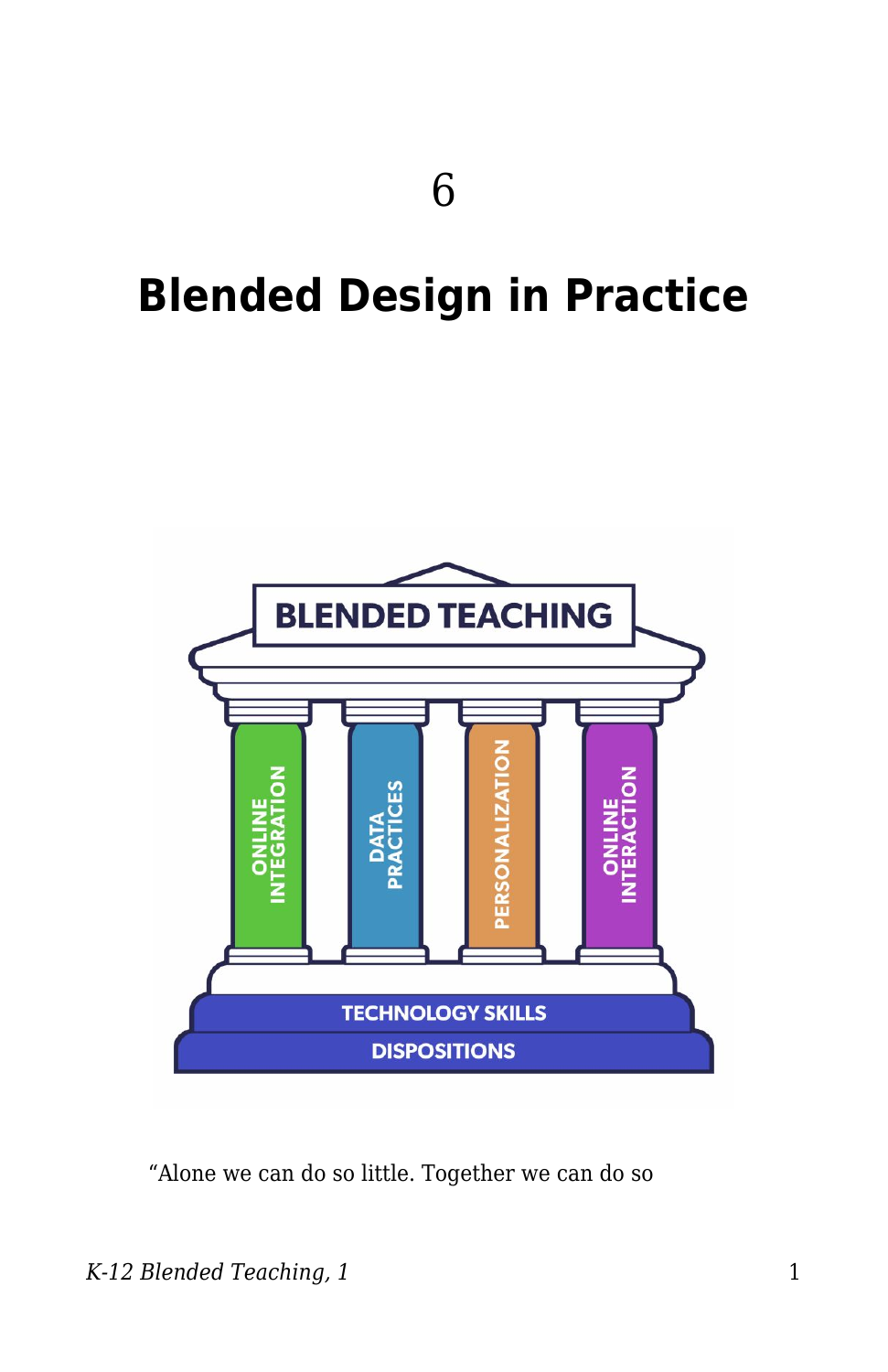much."--Helen Keller, *Helen and Teacher*

Core knowledge and skills that bring all elements of blended teaching together are essential to effective blended teaching. By the end of this chapter you should be able to meet the following objectives:

### **Competency Checklist**

- I can curate online content to support student learning (6.1).
- I can plan the scope and sequence of a blended lesson (6.2).
- I can support my reasons for using a blended lesson (6.3).
- I can reflect upon and revise my blended teaching practices (6.4).

## **6.0 Introduction - Putting it All Together**

As an effective blended teacher, you need to be able to integrate online and in-person learning, use data practices, personalize instruction, foster online interaction and combine all of these skills into one seamless practice. This chapter is designed to help you put all of the pieces from the previous four chapter together to form one seamless blended teaching lesson. (See Figure 6.1.)

We begin by providing an overview of the role content curation plays in blended teaching.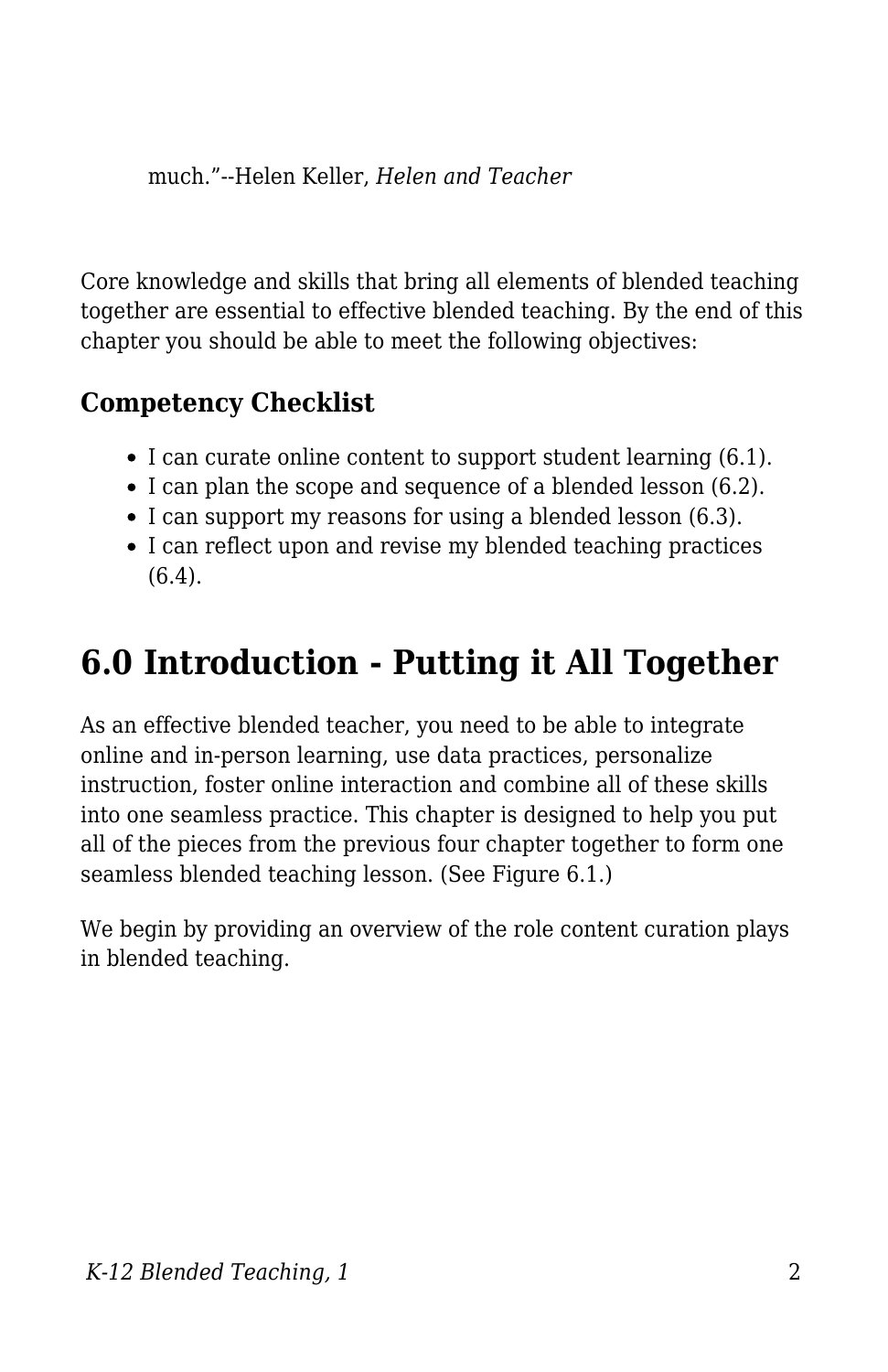

**Figure 6.1** All of the pieces coming together. $81$ 

## **6.1 Curating Content**

Teachers have long been perceived as guardians of knowledge. They stood guard at the vault door, protecting the knowledge that lay beyond it. Each day, students came to the vault to receive a bit of knowledge. The teachers opened the door enough to let a little bit of knowledge out, so that students could absorb a bit of what it had to offer. They soaked in this little bit of knowledge and information offered by their guardian teachers then returned again the next day to soak in a little more.

While teachers are important curators of knowledge and are essential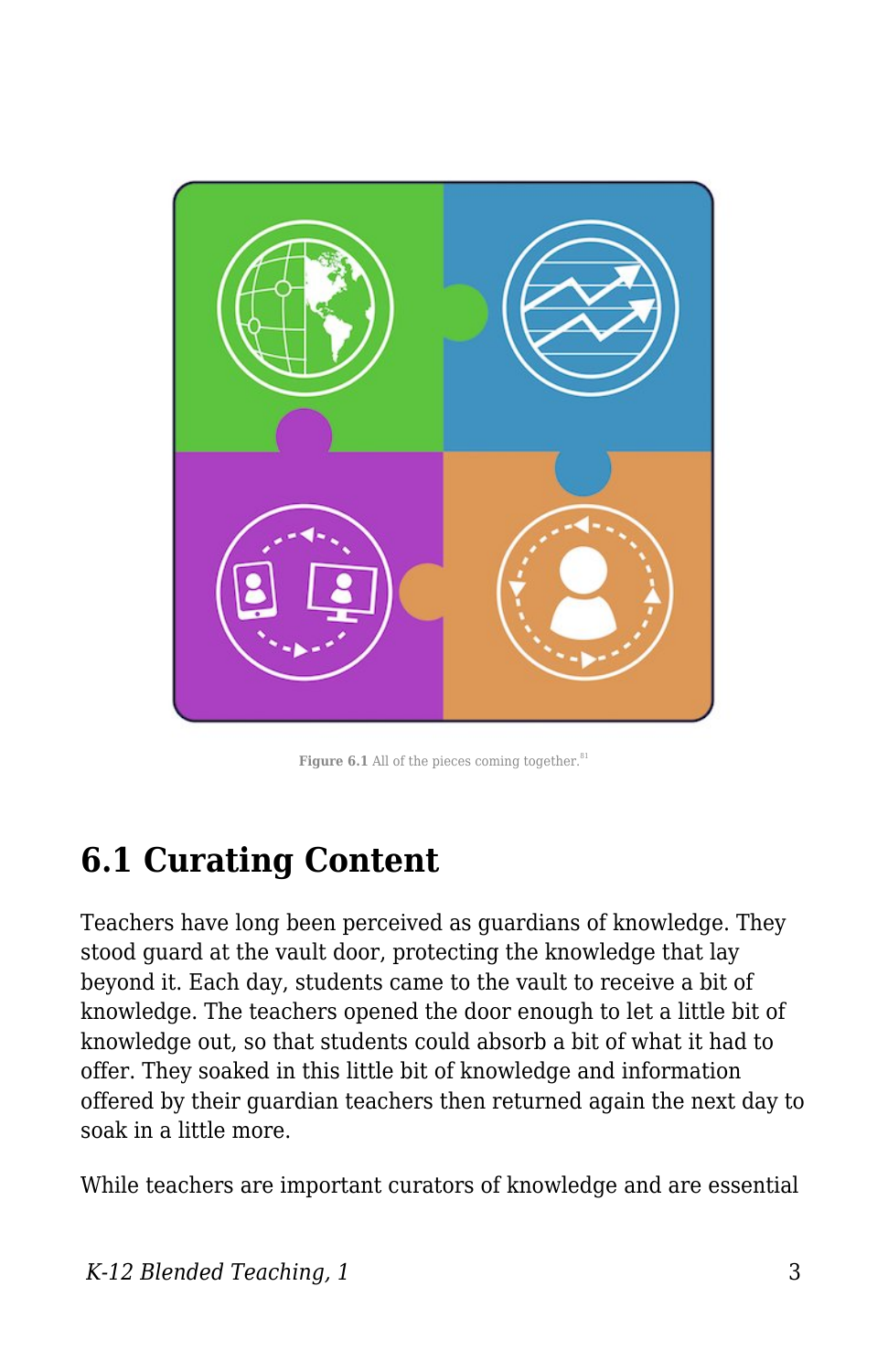in making sure that knowledge is passed on to new generations, the guardians of knowledge approach presents students as passive students whose learning is dependent upon how wide their teachers wish to open the door to the vault of learning. Blended teaching presents a better system. Plutarch said "the mind is not a vessel to be filled, but a fire to be kindled $^{\prime\prime\prime2}$  and the blended teacher personifies this mantra. Your role as a teacher in a blended learning classroom is to give students the key to the vault, so they can take as much or as little knowledge from it as they want (while you as the teacher always push students to take a little more). Throughout the previous chapters, we have discussed using the online space to house learning activities, assessments, data, learner profile information, and opportunities for interaction; however, we have not fully discussed how the online space can also be a place to create a virtual vault of knowledge that students can freely access. This section introduces how to curate content for your students using the online space.

### **6.1.1 Content Types**

It can be somewhat overwhelming when you think about all of the different types of content that instructors can use in their courses. We have created a framework to help simplify the landscape. The graph below (Figure 6.2) plots types of content based on two variables: richness and responsiveness.

- **Richness**—varies according to the number of senses that students use when interacting with the content.
	- Low: Text such as books or online readings.
	- Medium: Audio recordings such as podcasts.
	- $\circ$  High: Multimedia presentations such as video that contain visual and auditory elements.
- **Responsiveness**—varies according to the content's ability to adapt to student needs and actions.
	- Low: Text and video allow students to learn at their own pace but are static, and the actual message doesn't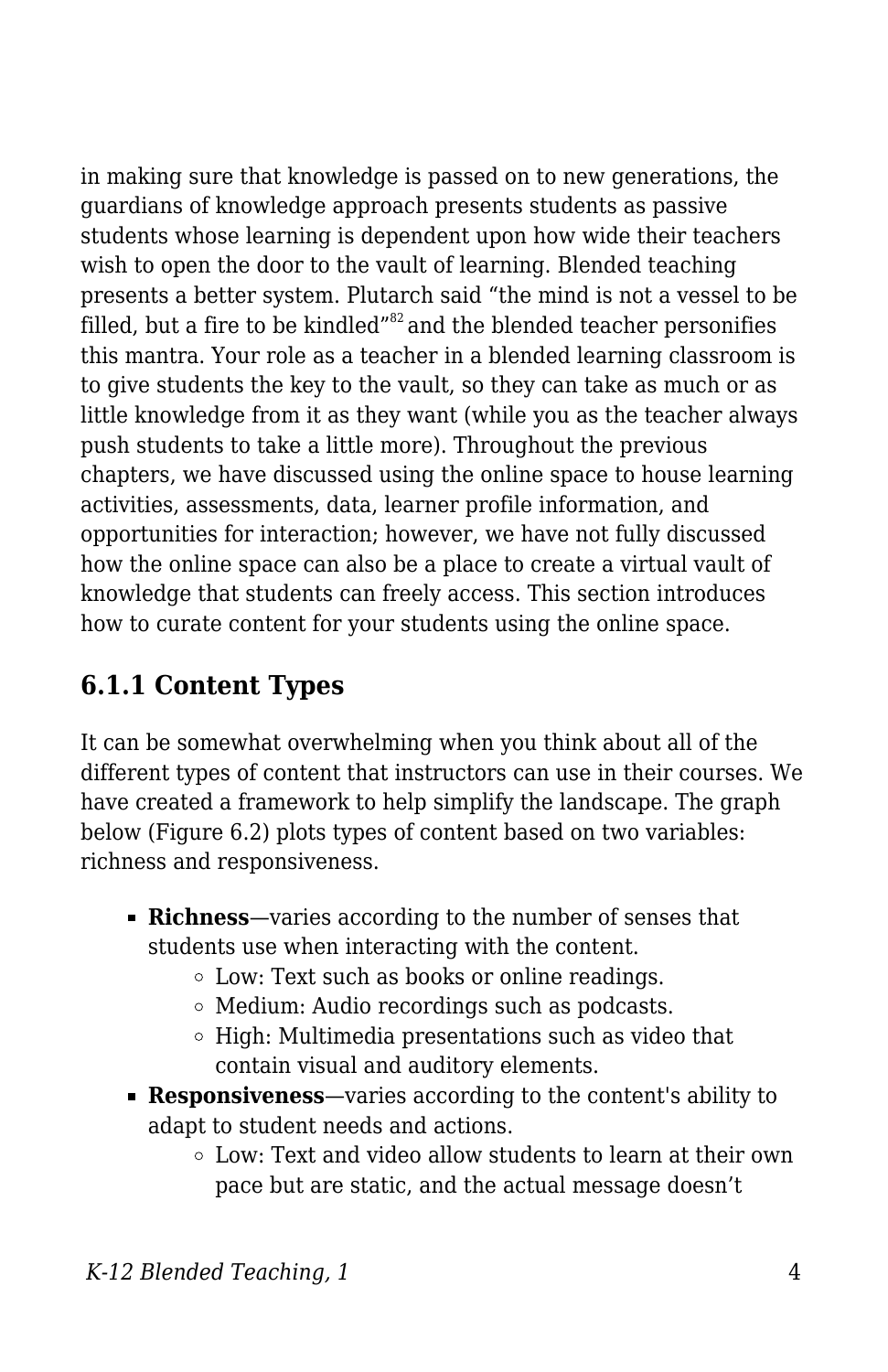change based on the students' behavior or needs.

- $\circ$  Medium: Some types of content may not automatically adapt to students, but it can provide students with a lot of choice and exploration opportunities. For instance, online environments such as virtual chemistry labs<sup>83</sup> allow students to experiment in ways that would be too dangerous in real life. Similarly, desktop observatories such as Stellarium,<sup>84</sup>or virtual worlds such as Google Earth.<sup>85</sup>allow users to see and explore areas that would be difficult or impossible to do in-person.
- $\circ$  High: Some types of content will actually recognize students' level of understanding or ability and change what is presented to the student based on students' needs. For instance, adaptive learning software continually assesses students and allows students many opportunities to practice skills with less and less support until they reach mastery and move forward to more difficult concepts. Similarly, educational games are highly responsive by providing a student with the ability to make choices and then instantly adapts according to the student's action.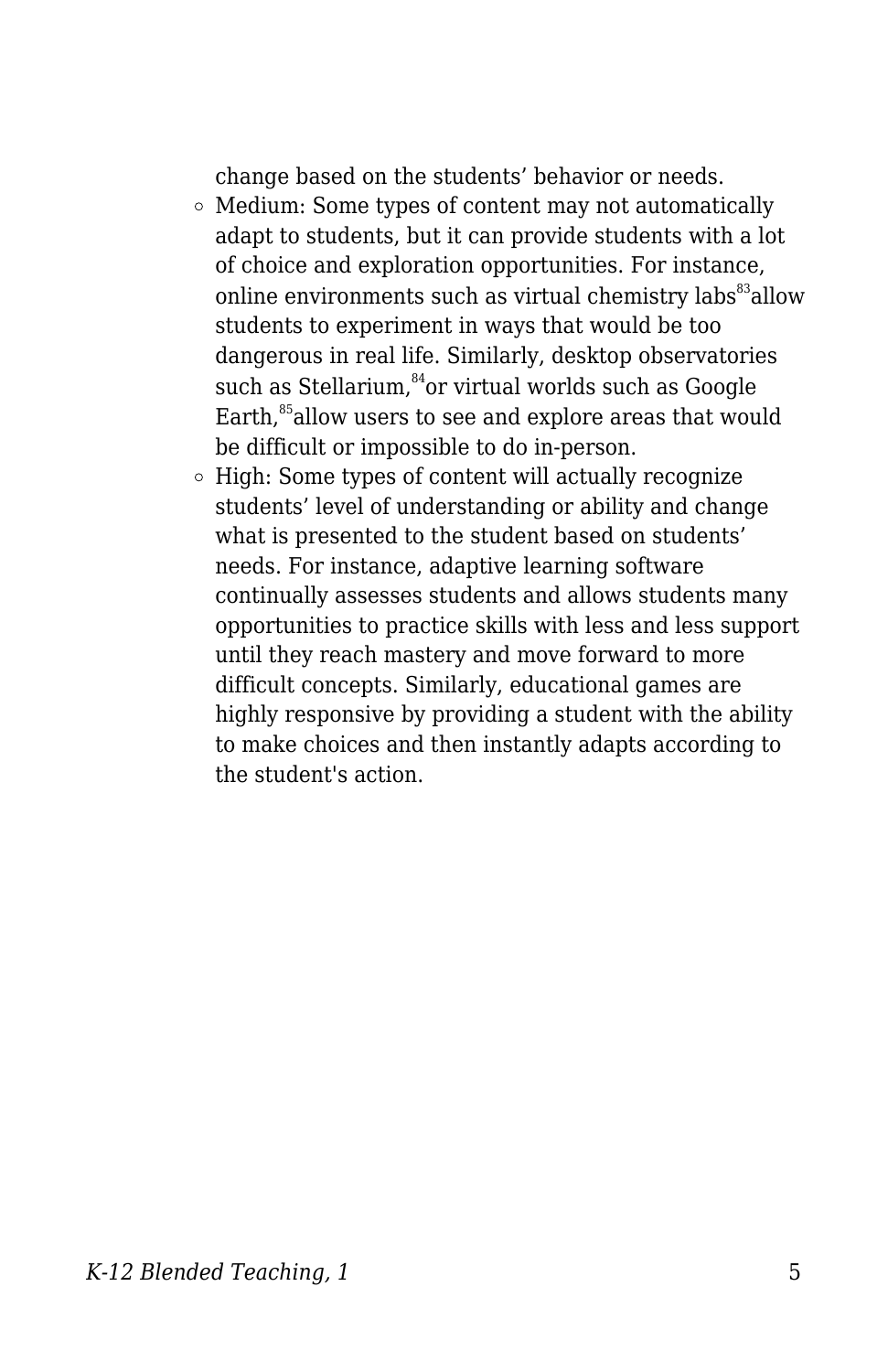

Figure 6.2 Richness and responsiveness of content.<sup>86</sup>

Please note that this graph is not measuring value. In other words, text (low levels of richness and responsiveness) is not less valuable to student learning than a simulation (high levels of richness and responsiveness). Each type of content has its own affordances and is valuable for different reasons. At the risk of being overly simplistic, static content is usually used to absorb and think deeply about information and dynamic content is used to apply, practice, and demonstrate. Because there are many different types of learning objectives, it's best for you to integrate several different types of content.

### **6.1.2 Using Existing Content Ethically and Fairly**

There is an enormous amount of content already made specifically for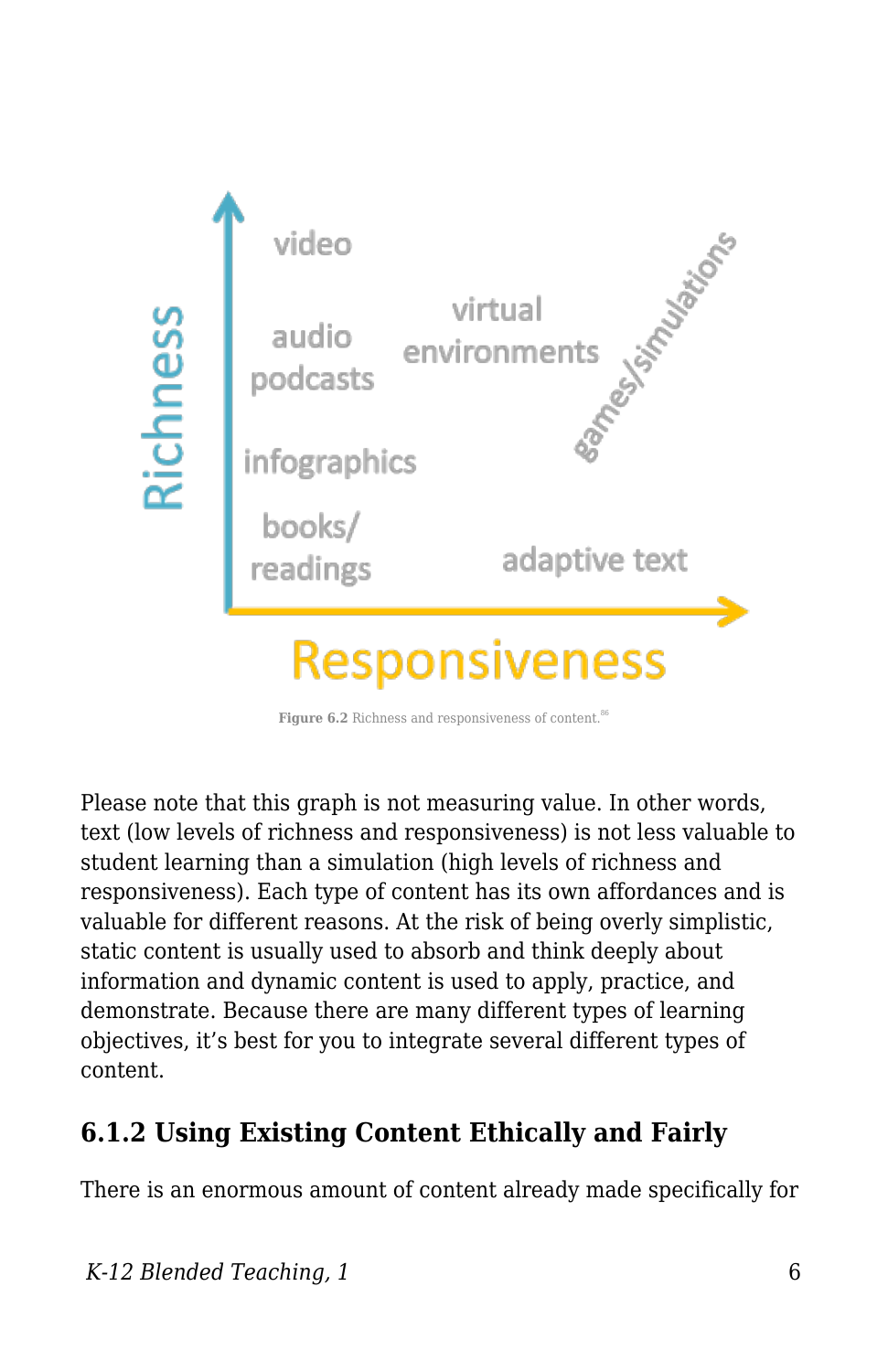you as a teacher to use. Many vendors sell content directly to school districts—often at a high price. Others focus on selling affordable materials directly to teachers, including Teachers Pay Teachers<sup>87</sup> which allows teachers to sell materials to other teachers. There are also lots of materials that are free to use. However, when using materials that you find online you need to make sure to protect student data and follow copyright law and fair use guidelines.

## **6.1.3 Protecting Student Data**

There are countless educational apps and websites that can be used for free. However, these free tools can collect student data that they may or may not use responsibly. As a result, it's important that teachers understand issues surrounding student data privacy. There is a good chance that your school district has a list of apps and websites that have been vetted and approved for student use. If you find a tool that has yet to be vetted by your school district, we recommend that you read its terms of service and privacy policy to answer the following questions provided by Connect Safely: $88$ 

- 1. Do students have to make an account in order to start using that app? If so, did students have to provide personal information (email, name, age, etc.)? Who has access to students' email and other information once they've created that account?
- 2. Does the app require parental permission?
- 3. Does the app developer share student information with others?
- 4. Does the app collect additional information such as location or contacts?
- 5. Does the app have an age requirement?

You may wish to check with your school or district administration regarding approval for classroom use.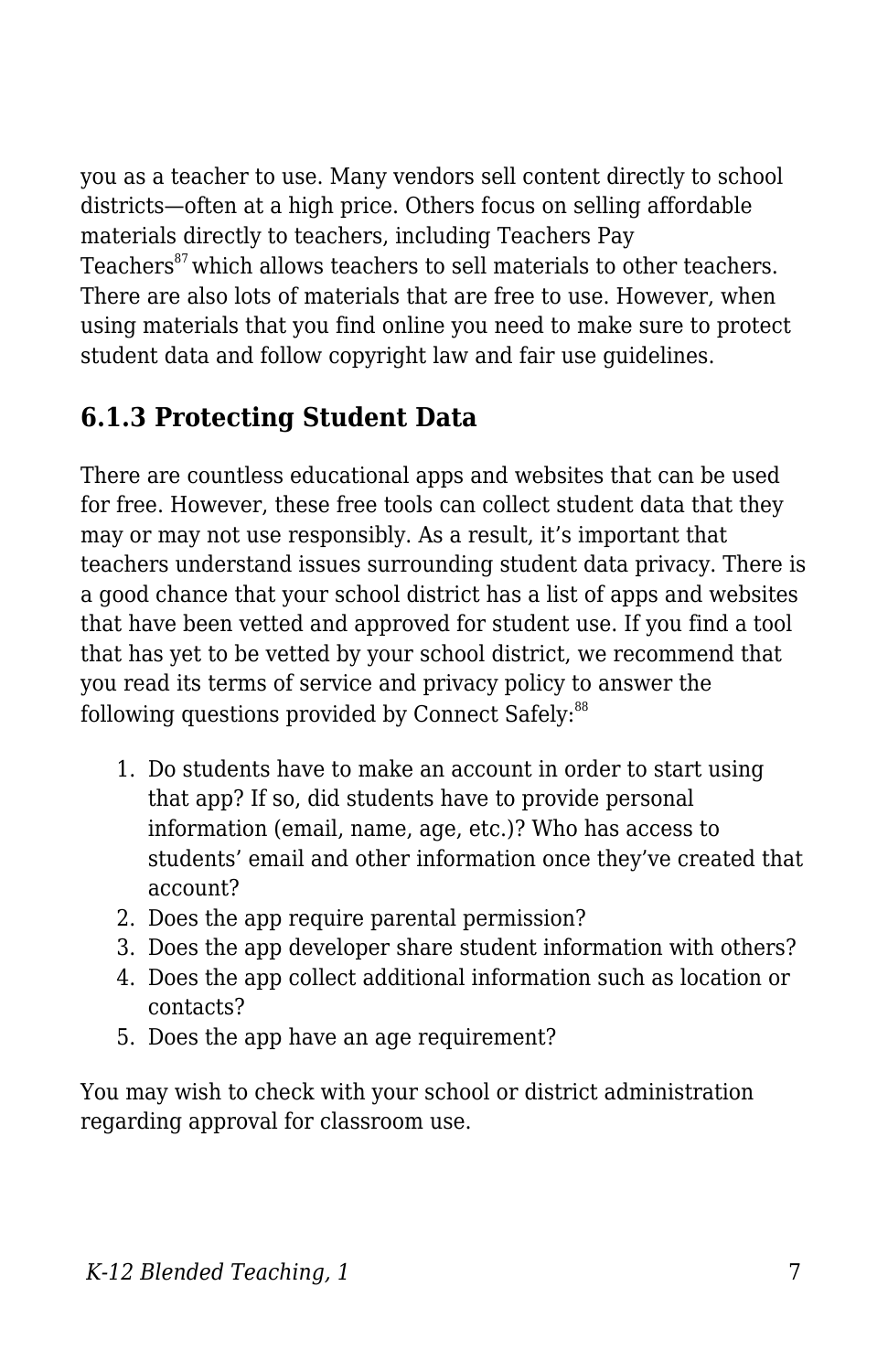### **6.1.4 Copyright and Fair Use**

Online videos, images, and articles are easily accessible online. You can also use any online materials so long as you follow copyright laws and fair use guidelines. Copyright laws protect authors and creators from others taking their works. Copyright is automatically granted to the authors of original works. However, there are limitations to copyright protections. For example, *Fair Use*allows teachers and students to incorporate media into their instruction and projects even without permission from the copyright holder as long as you follow these quidelines: $89$ 

- The media that are being used were not created specifically to sell to schools/students.
- You are not negatively impacting the commercial value of the work.
- The media are being used for an educational purpose.
- The media were legally acquired.
- The copyright holder is cited properly.
- Only a portion of the work is being redistributed and/or used as follows:
	- $\circ$  10% or three minutes of a video, whichever is less;
	- $\circ$  10% or 1,000 words, whichever is less:
	- 10% or 30 seconds of music, whichever is less;
	- $\circ$  Entire images can be used but you should only use five works per artist and 10% or 15 images from one published work, whichever is less.

Fair use guidelines apply in any educational setting but online teachers also need to follow the guidelines in the TEACH (Technology Education and Copyright Harmonization)  $Act<sup>90</sup>$ . Basically, the TEACH Act says that the teacher should take precautions to ensure they are only distributing materials to students in their class. This is one reason why educators are encouraged to use password protected learning management systems (LMS) such as Blackboard or Canvas.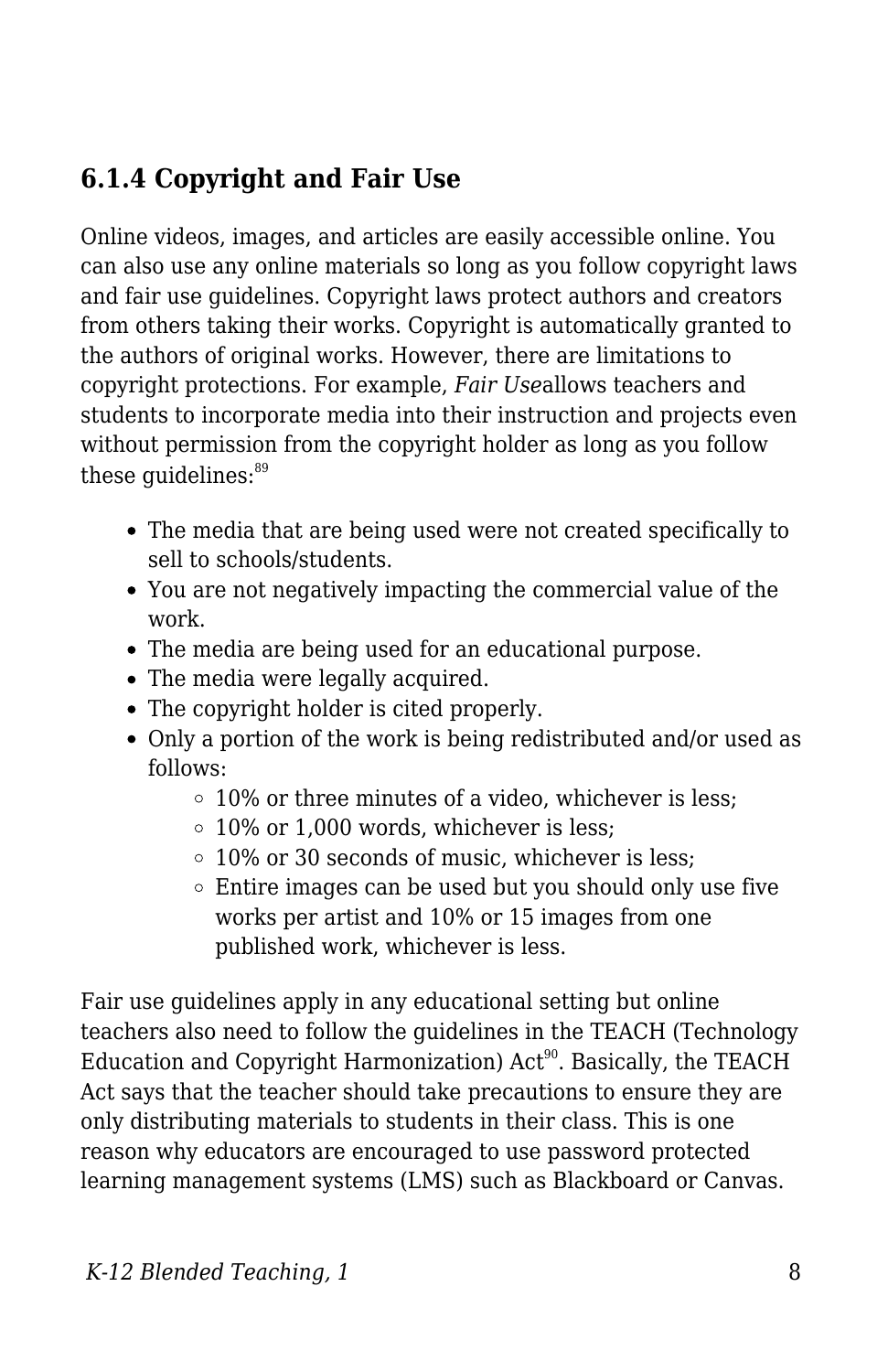### **6.1.5 Creative Commons**

Creative Commons $91$  is a growing movement that allows creators to easily remove some or all of the constraints that copyright and fair use guidelines have placed on others wanting to reuse, redistribute, revise, or remix their work. In a TEDxNYED presentation, Dr. David Wiley argued that the open movement "is really about sharing, about being generous with other people, and about giving. . . . and overcoming the inner two-year old in you that screams, 'Mine! Mine! Mine!"<sup>92</sup> Whatever people's motivation for sharing their work, it's important that you are aware of what Creative Commons licenses are so that you can benefit from it and possibly contribute yourself.

Not all Creative Commons licenses are the same and some are more restrictive than others so it's important to know what the different symbols mean. On a side note, this book is licensed under Creative Commons Attribution Share Alike (CC BY SA) license. This means that people like you can share it by copying and redistributing it and adapt it by remixing or revising it to suit your needs. You could even use this book to create your own book, professional development seminar, conference presentation, or lectures series so long as you provide attribution to this work and its authors, and also license your new work using a CC BY SA license.

The Creative Commons website contains lot of information that you can explore. We've pulled out what we consider to be the most helpful if you are interested in learning more:

- <https://search.creativecommons.org/> allows you to easily search for Creative Commons material.
- [https://edtechbooks.org/-qi](https://creativecommons.org/licenses/) provides you with information on the different types of licenses.
- [https://edtechbooks.org/-iP](https://creativecommons.org/choose/) allows you to create a Creative Commons license to include as part of the materials that you create.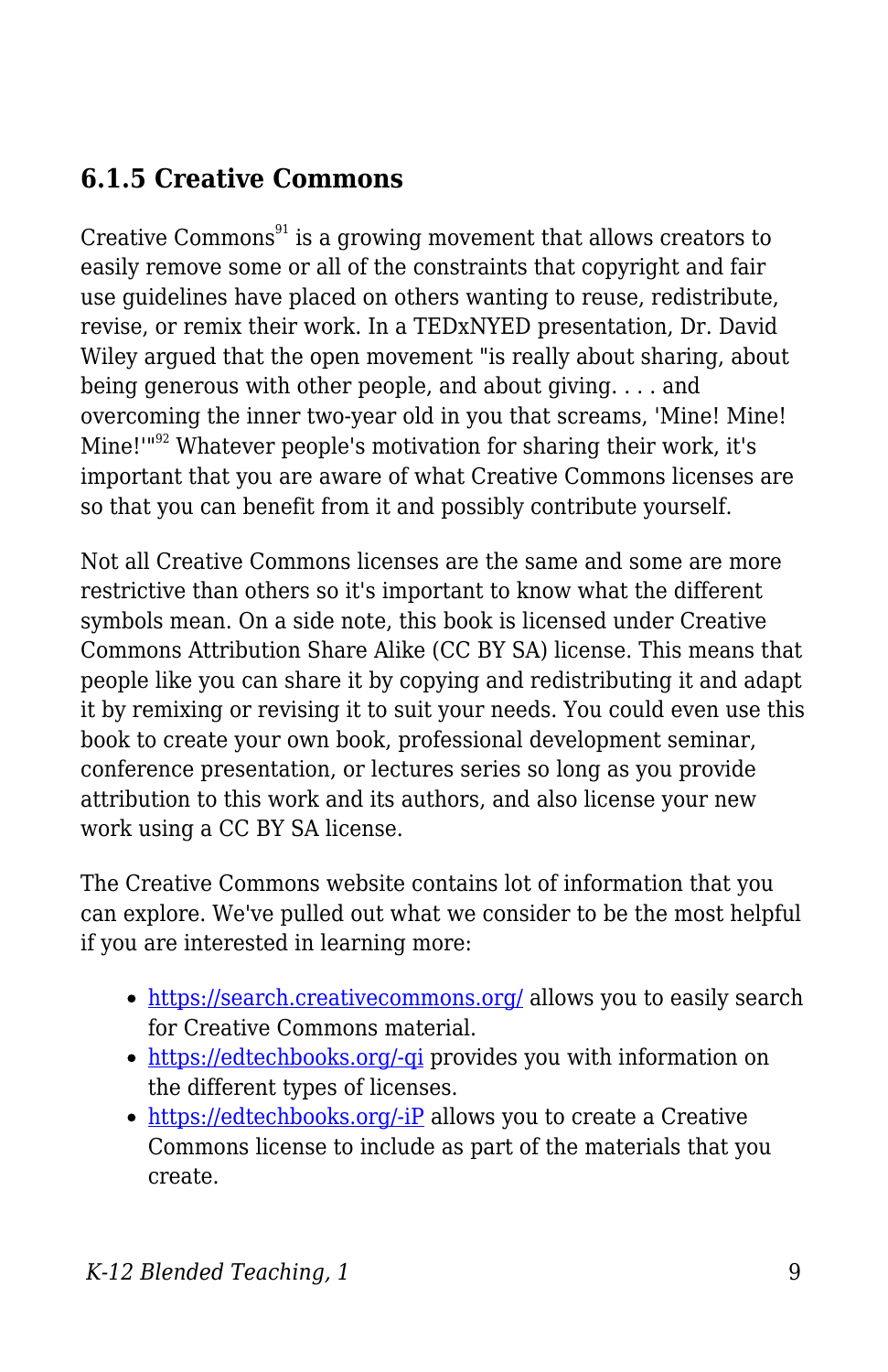The following infographic (Figure 6.3) provides additional information on the concept of Creative Commons and the different licenses that are available.

| <b>@</b> Creative<br>©Commons<br><b>A Quick Intro</b><br>Creative Commons is a non-profit that helps sharing + reuse of creativity &<br>knowledge via free legal and technological tools. These tools are not alternatives<br>to copyright laws, rather they work alongside them. |                                                                                                                                                                                                                                                                                                                                                                                                                                           |                                                                                                                                                                                                                   |                                                                                                                                                                                                                                                                              |  |
|-----------------------------------------------------------------------------------------------------------------------------------------------------------------------------------------------------------------------------------------------------------------------------------|-------------------------------------------------------------------------------------------------------------------------------------------------------------------------------------------------------------------------------------------------------------------------------------------------------------------------------------------------------------------------------------------------------------------------------------------|-------------------------------------------------------------------------------------------------------------------------------------------------------------------------------------------------------------------|------------------------------------------------------------------------------------------------------------------------------------------------------------------------------------------------------------------------------------------------------------------------------|--|
| <b>TRADITIONAL COPYRIGHT SYSTEM</b>                                                                                                                                                                                                                                               |                                                                                                                                                                                                                                                                                                                                                                                                                                           | <b>CREATIVE COMMONS</b>                                                                                                                                                                                           |                                                                                                                                                                                                                                                                              |  |
|                                                                                                                                                                                                                                                                                   | All rights<br>reserved                                                                                                                                                                                                                                                                                                                                                                                                                    |                                                                                                                                                                                                                   | . Allows you to easily give people the<br>right to share or even build upon your<br>work<br>* Allows you to reserve only those rights<br>that you want.                                                                                                                      |  |
| <b>LICENSE TYPES</b>                                                                                                                                                                                                                                                              |                                                                                                                                                                                                                                                                                                                                                                                                                                           |                                                                                                                                                                                                                   |                                                                                                                                                                                                                                                                              |  |
| Œ<br>$\odot$<br>$(f)$ $(f)$<br><b>DOMAIN</b><br><b>THE SYMBOLS</b>                                                                                                                                                                                                                | <b>ATTRIBUTION</b><br>CC BY<br><b>ATTRIBUTION - SHAREAUKE</b><br>CC BY-SA<br><b>ATTRIBUTION - NO DERIVATIVES</b><br><b>CC BY ND</b><br><b>PUBLIC DOMAIN</b><br>CC.7 <sub>0</sub><br>This is not a "licence", but a "public domain declation", in<br>which you give up all copyright (but retain 'moral rights' if<br>you can't give them up in your legal jurisdiction), and<br>allow people to make any kind of use of the<br>conditions | (1)(5)(0)<br>നജര                                                                                                                                                                                                  | <b>ATTRIBUTION - NON COMMERCIAL</b><br>CC BY-ND<br><b>ATTRIBUTION - NON COMMERCIAL - SHAREALIKE</b><br>CC BY-NC-SA<br>ATTRIBUTION - NON COMMERCIAL - NO DERIVATIVES<br>CC BY-NC-ND                                                                                           |  |
| All information present here is sources                                                                                                                                                                                                                                           | <b>CALL</b>                                                                                                                                                                                                                                                                                                                                                                                                                               | <b>ATTRIBUTION</b><br>Requires acknowledgement of th<br>author / source (this is a necessar<br>part of all the six licences)<br><b>NON COMMERCIAL</b><br>.<br>Usage is allowed only for<br>non-commercial purpose | <b>SHARE-ALIKE</b><br>Usage is allowed only if the work<br>for which it is used is licensed<br>under the same 'open' licence<br><b>NO DERIVATIVE</b><br>Creating 'derivatives' is not<br>$F - L -$<br>ith help from Pranesh Prakash, Centre for Internet and Society - India |  |

Figure 6.3 Creative Commons Licenses.<sup>93</sup>

## **6.2 Creating Content**

Teachers have always created learning materials, and blended teachers are no different. Creating online content can seem intimidating, but it has actually become very doable and is a practical solution if you want more customized content for your students.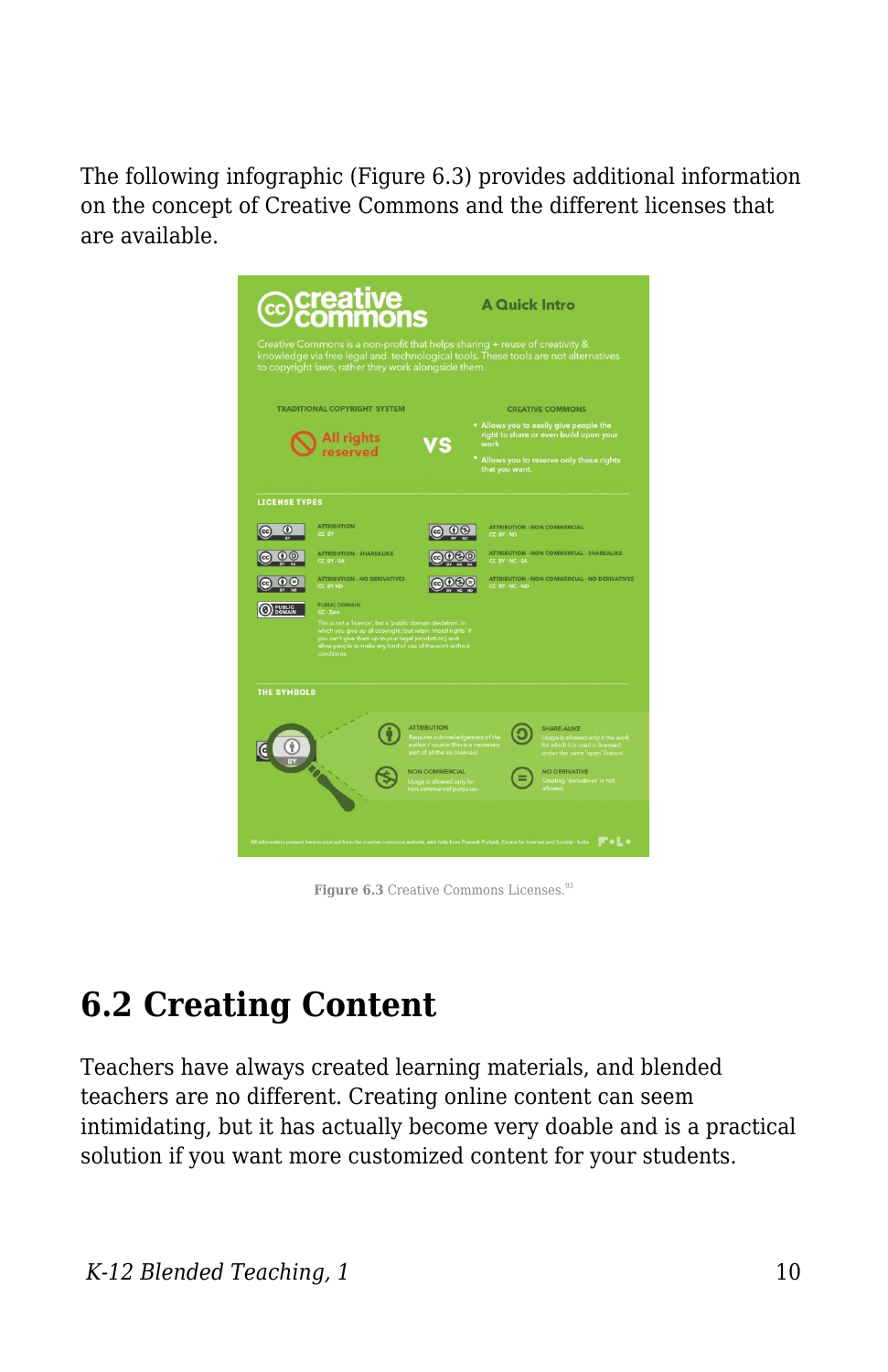Every day it seems that there are new tools available for creating content. Because the companies that create these tools want teachers to use their materials, they have made their tools as intuitive as possible and commonly provide helpful tutorials for those who need a little extra help. What's difficult is creating online content well. In this section, rather than focus on specific tools for creating online content, we will focus on some guiding principles for creating quality online content. While we are focusing on teachers creating content, all of the examples shared in this section could also be used by your students as a way for them to demonstrate their understanding and skills authentically.

## **6.2.1 Creating Videos**

There are three common types of videos that teachers create: edited, screencast, and animated videos.

- **Screencast Videos**: Screencasting software allows you to record whatever is seen on your screen with accompanying voice narration. You might use screencasting tools to create video lectures so that students can see presentation slides while listening to your lecture. Additionally, you might use screencasting tools to provide video tutorials or demonstrations of software you want students to learn how to use. At times, these videos will also include a small webcam recording window in the corner of the screen so that the students can actually see the teacher while she is talking to them. Tablets can also allow you to include handwriting and drawings while you talk. In fact, Khan Academy (<https://www.khanacademy.org/>) is built on these simple screencasts (for an example video, see [https://youtu.be/uzkc-qNVoOk\)](https://youtu.be/uzkc-qNVoOk).
- **Edited videos**: Edited videos can include video, images, titles, transitions, and music that help grab students' attention. These added features also make creating edited videos much more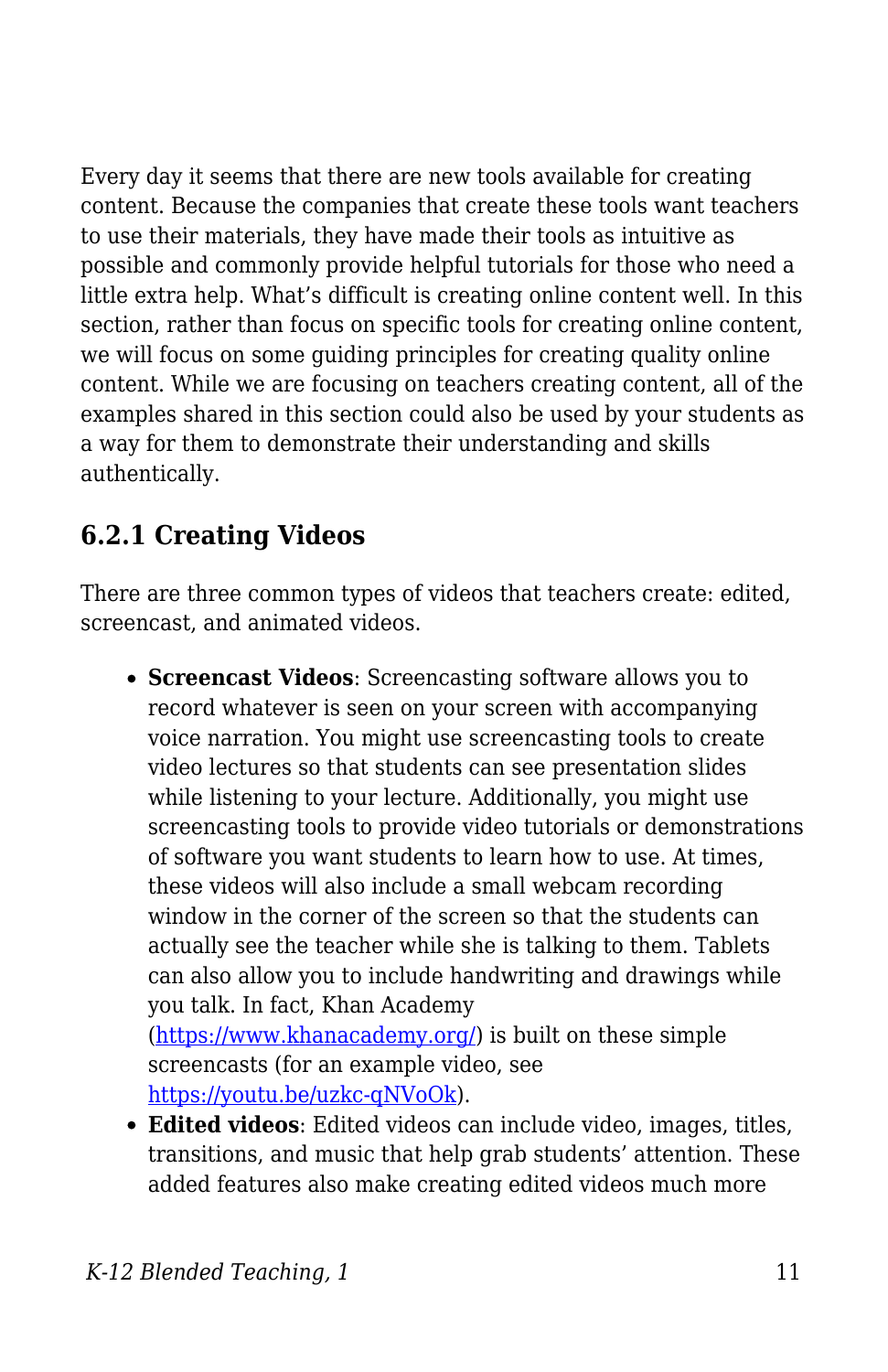time consuming than creating screencasting videos. Edited videos are best when they show students places and events that would be difficult to see in the classroom.

**Animated Videos**: Typically creating animated videos requires a lot of time and talent. However, there are now tools that allow you to quickly create animated videos even if you struggle drawing stick figures. Animated video editing tools commonly have a free account for teachers. However, carefully review the limitations to the free account because if teachers or students exceed length limitations or use premium animations they will be unable to render their video without upgrading to a paid account. Powtoon (<https://www.powtoon.com/>) is perhaps the most popular animated video editor. However, it is also has one of the most restrictive free accounts. Moovly

(<https://www.moovly.com/>) is another option that doesn't have the same length restrictions on their free account—for now. Video 6.1 was created using Powtoon and provides an example of what an animated video can look like while sharing examples for how it could be used in the classroom.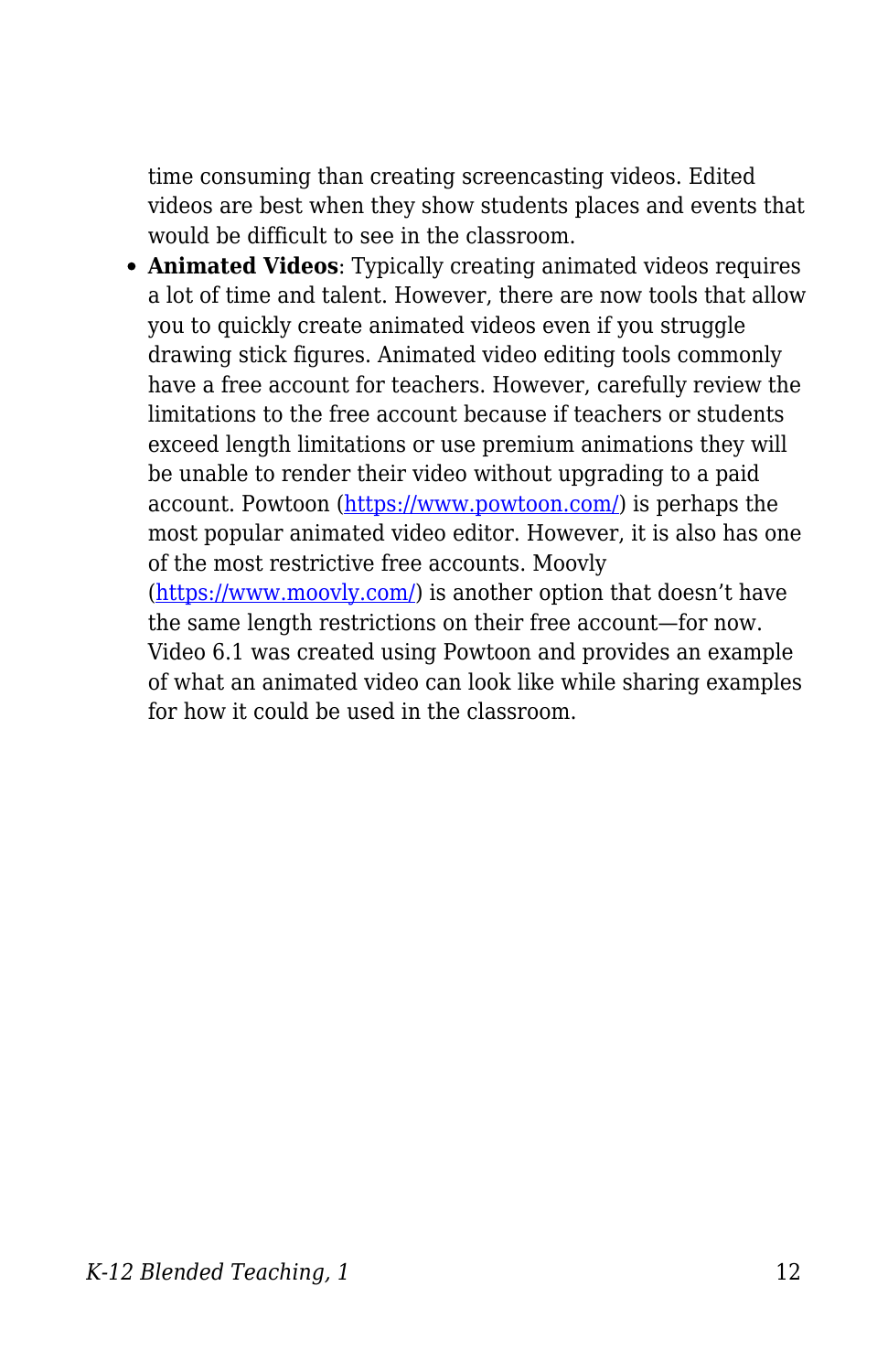#### **5 Ways to Use Powtoon in the Classroom Video 6.1 (1:11)<http://bit.ly/btb-v534>**



[Watch on YouTube https://edtechbooks.org/-HL](https://www.youtube.com/embed/f-fXKOIWMqI?autoplay=1&rel=0&showinfo=0&modestbranding=1)

**What to Look For:** Notice how you could use animated videos in your own classroom.

Watch the video examples (6.2 and 6.3) to see the difference between screencast and edited videos. The screencast video records a PowerPoint presentation and the accompanying teacher lecture. While there are many boring video lectures, this one is actually pretty interesting because the slides are visual, and the teacher used custom animation and humor. The same teacher also created an edited video teaching the same material. Rather than recreating a lecture that she could have given in class, she took students out into the community to show them examples. Notice that she also carefully chooses background music and title fonts that matched the subject.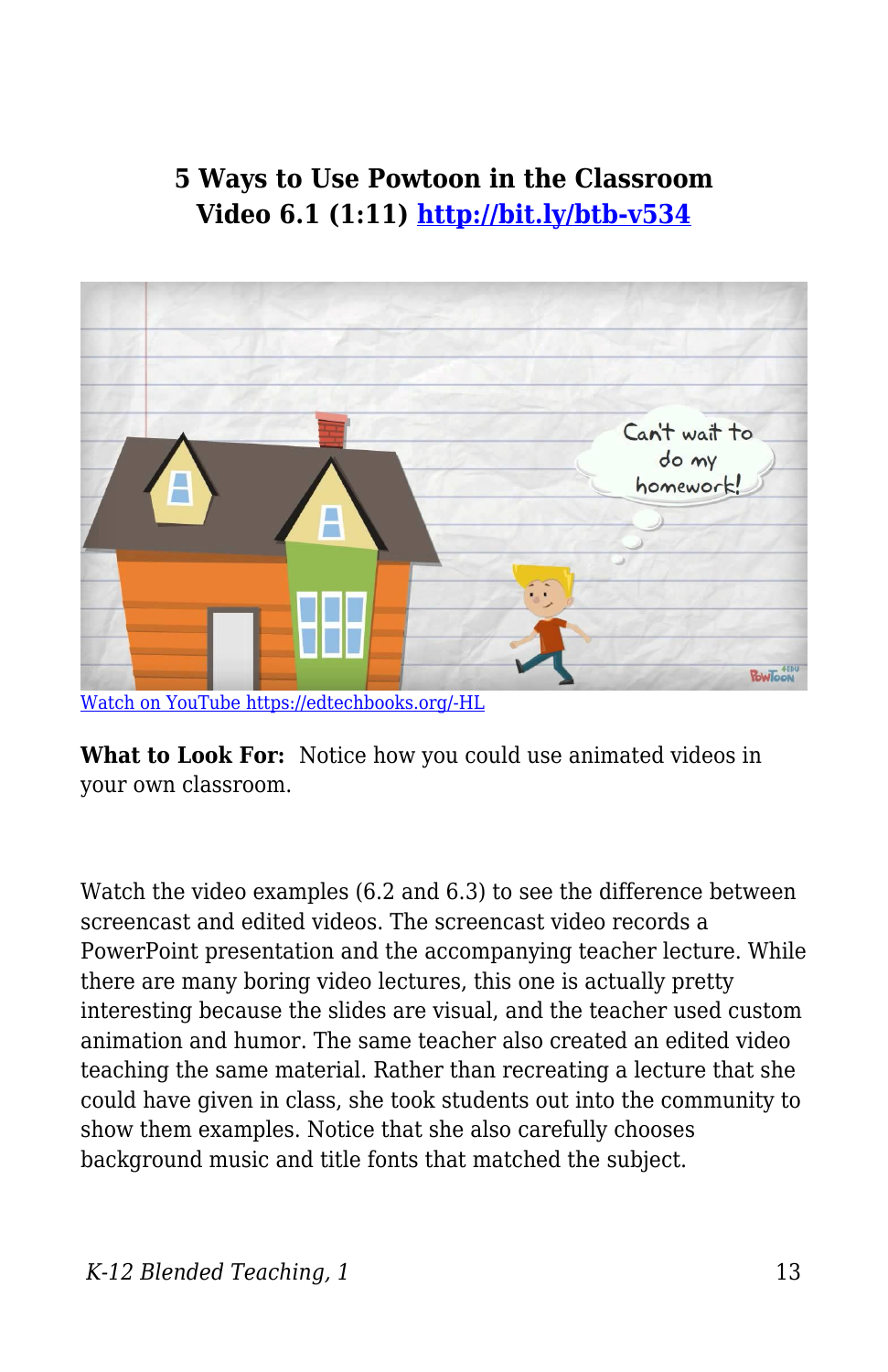#### **Screencast Lecture Example Video 6.2 (4:59)<http://bit.ly/btb-v588>**



[Watch on YouTube https://edtechbooks.org/-Xo](https://www.youtube.com/embed/q6nkS6aNnMU?autoplay=1&rel=0&showinfo=0&modestbranding=1)

**What to Look For:** Look for benefits and downsides of teaching with a screencast video.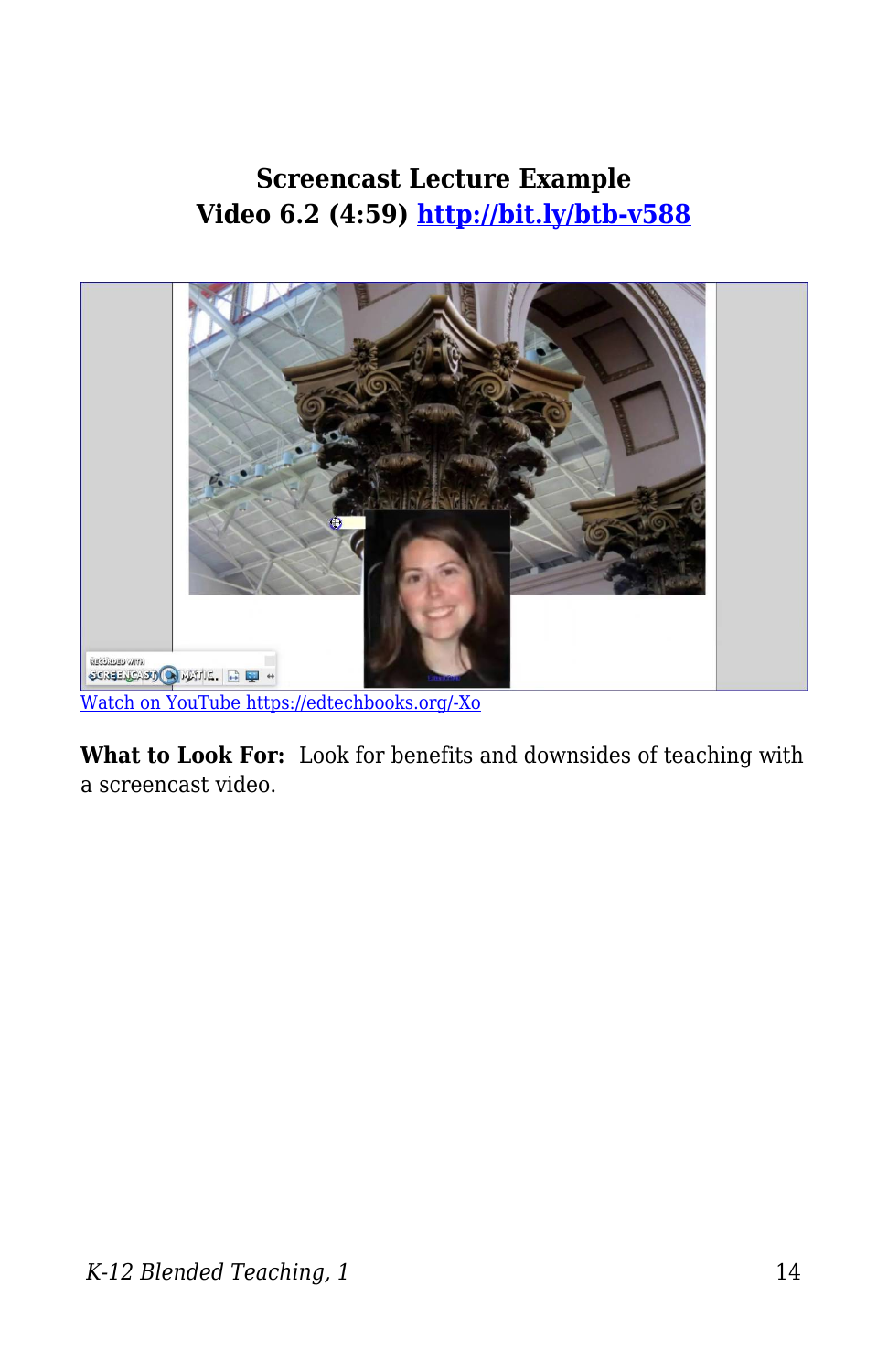## **Edited Video Example Video 6.3 (4:53)<http://bit.ly/btb-v512>**



[Watch on YouTube https://edtechbooks.org/-eYo](https://www.youtube.com/embed/AGHOU-5tBO8?autoplay=1&rel=0&showinfo=0&modestbranding=1)

**What to Look For:** Notice the benefits and downsides of teaching with an edited video.

#### **6.2.2 Guidelines for Creating Engaging Videos**

What type of video will students watch? Research that examined nearly 7 million video views on 862 videos identified the following best practices: <sup>94</sup>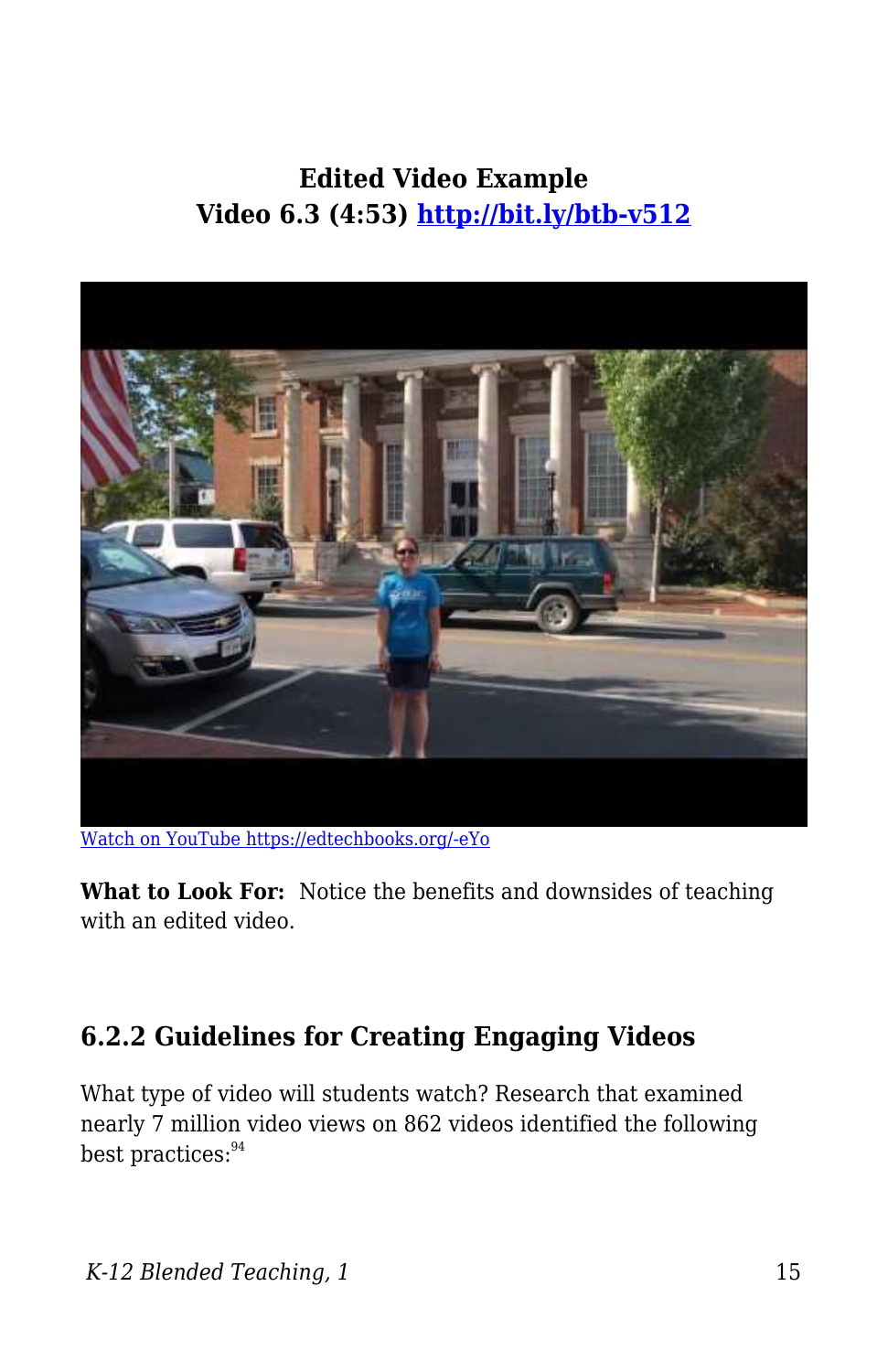- Videos are best when they are shorter than 6 minutes.
- Videos that combine video of the instructor with PowerPoint slides are more engaging than videos with only narrated PowerPoint slides.
- Narrated screen recordings that show the instructor writing and drawing are more engaging than those that show static PowerPoint slides.
- Videos are more engaging when instructors speak quickly and with enthusiasm.
- Videos are more engaging when they show the instructor in personal settings.

## **6.2.3 Creating Content Pages**

Most school districts have adopted a learning management system (LMS) that allows you to easily create pages with course content. There's no formula for creating great content pages. However, there are some general guidelines that we recommend you follow:

- **Chunk content**. It can intimidating for students to see a long content page so it's better to chunk the content onto separate pages.
- **Use bullet points** when presenting lists or steps.
- **Use bolding strategically** to draw attention to important terms or phrases. You should also avoid using blue text because students may confuse it with a hyperlink.
- **Shorten the line length**. When text is too long, it takes longer to read because your eye has to cover more ground going from the left of the screen to the right. This is why newspapers use columns. However, online pages don't use columns. Instead, you can shorten the line length by creating tables with text in one column and images or videos in the other column.
- **Left-justify text**. When text is centered it can make it difficult for students to read because it's a little harder to find the line where the sentence continues. As a result, it's much better to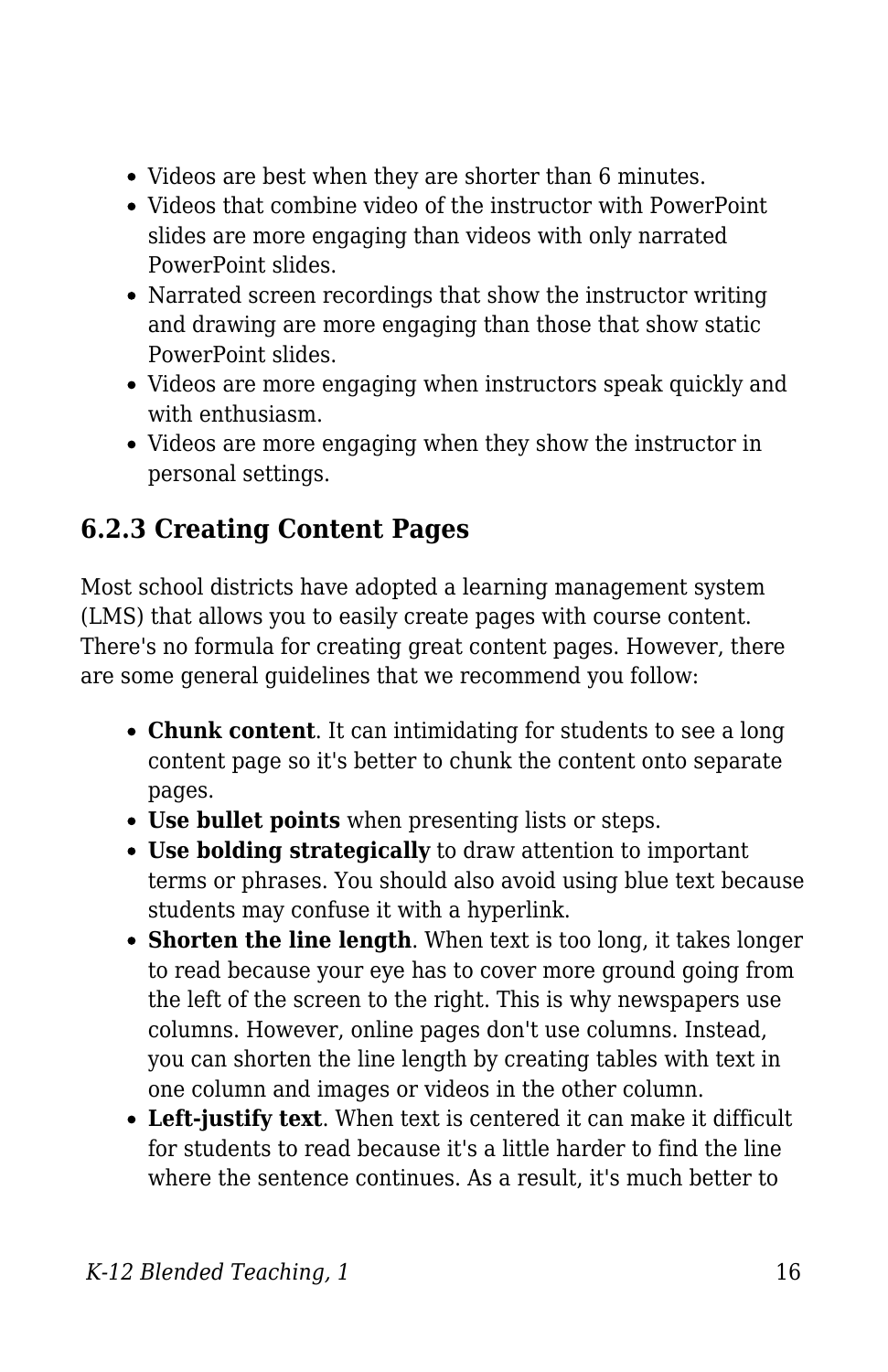left-justify all paragraph text.

- **Use images, symbols, and icons purposefully**. Images can be a powerful teaching tool that engages students. However, not all pages need to have an image and too many images can be distracting—especially when they're not closely related to the content. Icons and symbols can also be repeated to signify certain tasks/activities.
- **Embed videos**. Rather than linking out to videos, embed them directly into the page unless viewing the video is optional.
- **Embrace headings and white space**. Try to break up long paragraphs into shorter ones. Headings can also help cue students to topics. White space between topics can also help to break up the information.
- **Avoid small text**. Text should be at least 12-point type and larger if you have younger students.
- **Use intuitive navigation**. Ensure that there is a sense of flow in your course navigation. You don't want students to feel lost in your course. You also don't want them not knowing what to do next. Starting each page with an introduction and ending with a description of and link to what's next can be helpful.

## **6.2.4 Accessibility**

We need to ensure that our courses do not discriminate against students with disabilities. As a result, it is your responsibility to ensure that the educational materials and activities in your course are accessible to *all* students. Although school districts would never construct a building without proper accommodations for those who use wheelchairs or who are blind, many online materials are not accessible to students with disabilities.

Although we need to make all aspects of our courses accessible, we wanted to take a moment to talk specifically about videos. Videos can be the most time-consuming thing to make accessible because we need to add captions for our students who may have difficulty hearing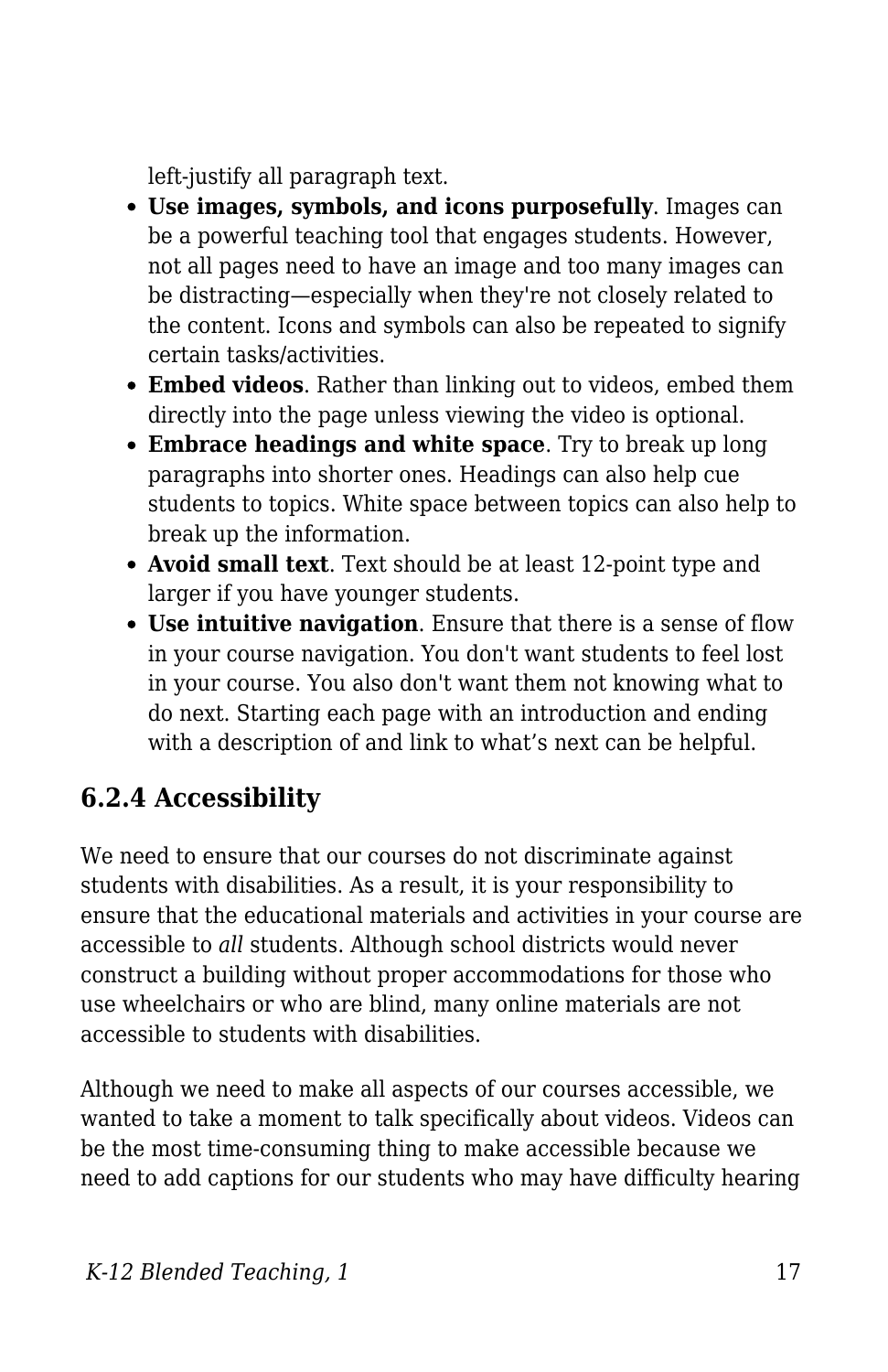or who are learning English. Thankfully YouTube has made it much easier to do just that. When you upload a video, YouTube will use voice recognition technology to automatically add captions to your video (sometimes it takes a couple days). While YouTube captioning can be pretty bad at times, $95$  they have gotten much better the last couple of years. However, they are not perfect and should only be used as a starting point. We were curious how long it would take to make corrections to the automatic captions on one of our videos, so we tested it out. The video was 5 minutes and 39 seconds long and it took us about 10 minutes to caption it correctly. For longer videos, services such as Rev.com can provide captions for about \$1 per minute of video.

## **6.3 Sequencing Your Blended Lesson**

At this point you have read a lot about blended teaching and completed your blended teaching road map. However, the thought of designing and developing a blended unit may still seem intimidating. One thing to remember is that there are three basic elements that make up a course:

- **Learning standards and goals**: Learning standards are established by the state or national entities and provide the big picture of what students will be able to know and do at the end of the unit or course. However, when designing smaller activities, it's a good idea to break down a learning standard into smaller goals that can be accomplished during a single activity. Learning goals typically start with the phrase "At the end of this activity, students will be able to…" (sometimes called SWBAT for short). The learning goals are the vehicle that drives the course assessments/activities and content.
- **Assessments**: Procedures used to measure students' knowledge and ability and determine if students have met the learning goals and standards. These can include traditional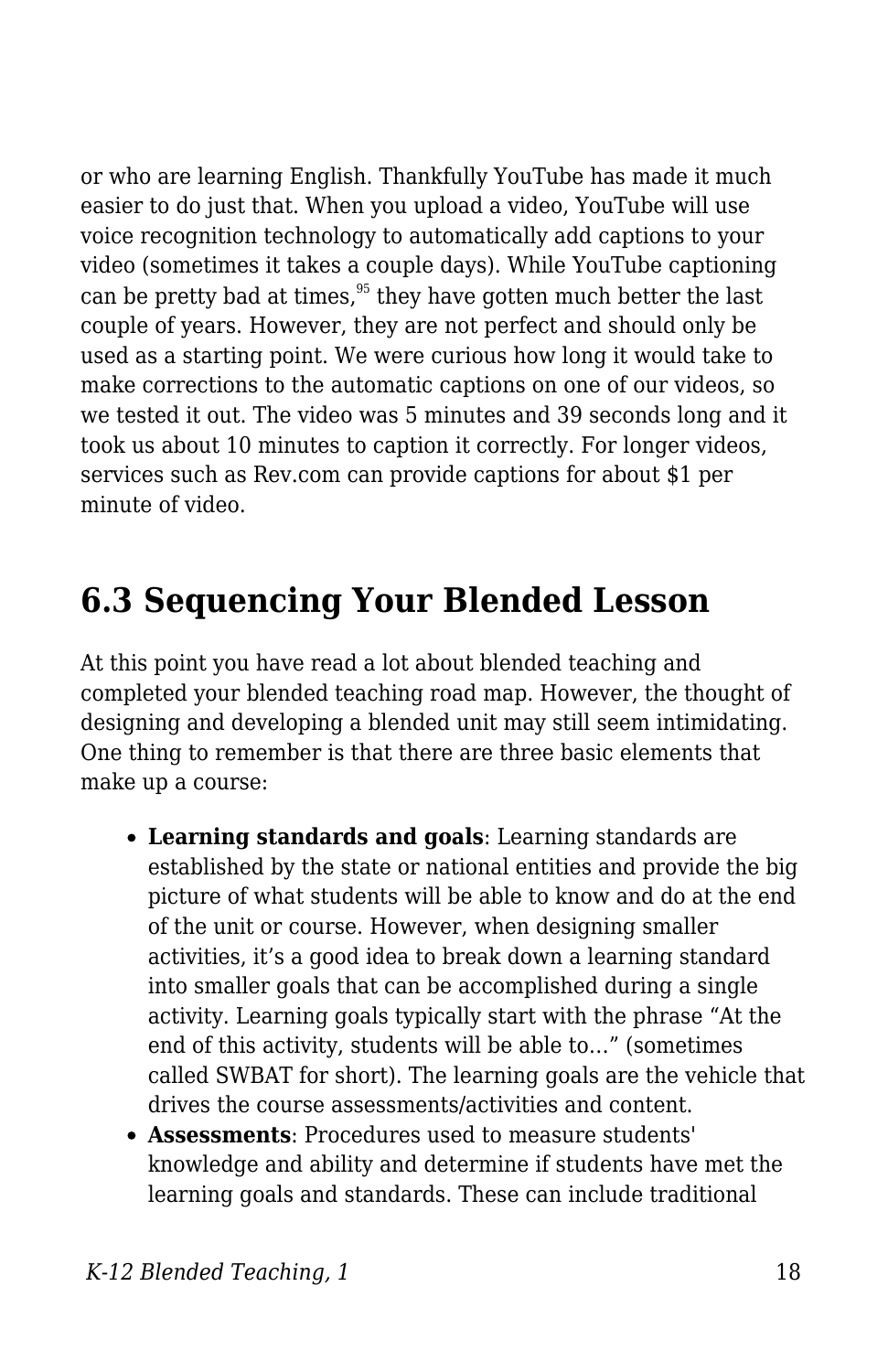(e.g., text, quizzes, essays) performance (e.g., student projects, demonstrations), formative, and summative assessments.

**Activities**: Learning activities help prepare students for assessments and aren't typically graded, or students are awarded points largely based on participation. Examples include listening to a lecture, reading a book, or participating in a discussion.

It's important that your learning goals, assessments, and activities are aligned as seen in Figure 6.4.



Figure 6.4 Aligning learning goals, assessments, and activities.<sup>96</sup>

We recommend planning your lessons using a table that aligns each of the three elements. Tables (like the one in Web Resource 6.1 below) also allow you to easily recognize patterns in your unit design.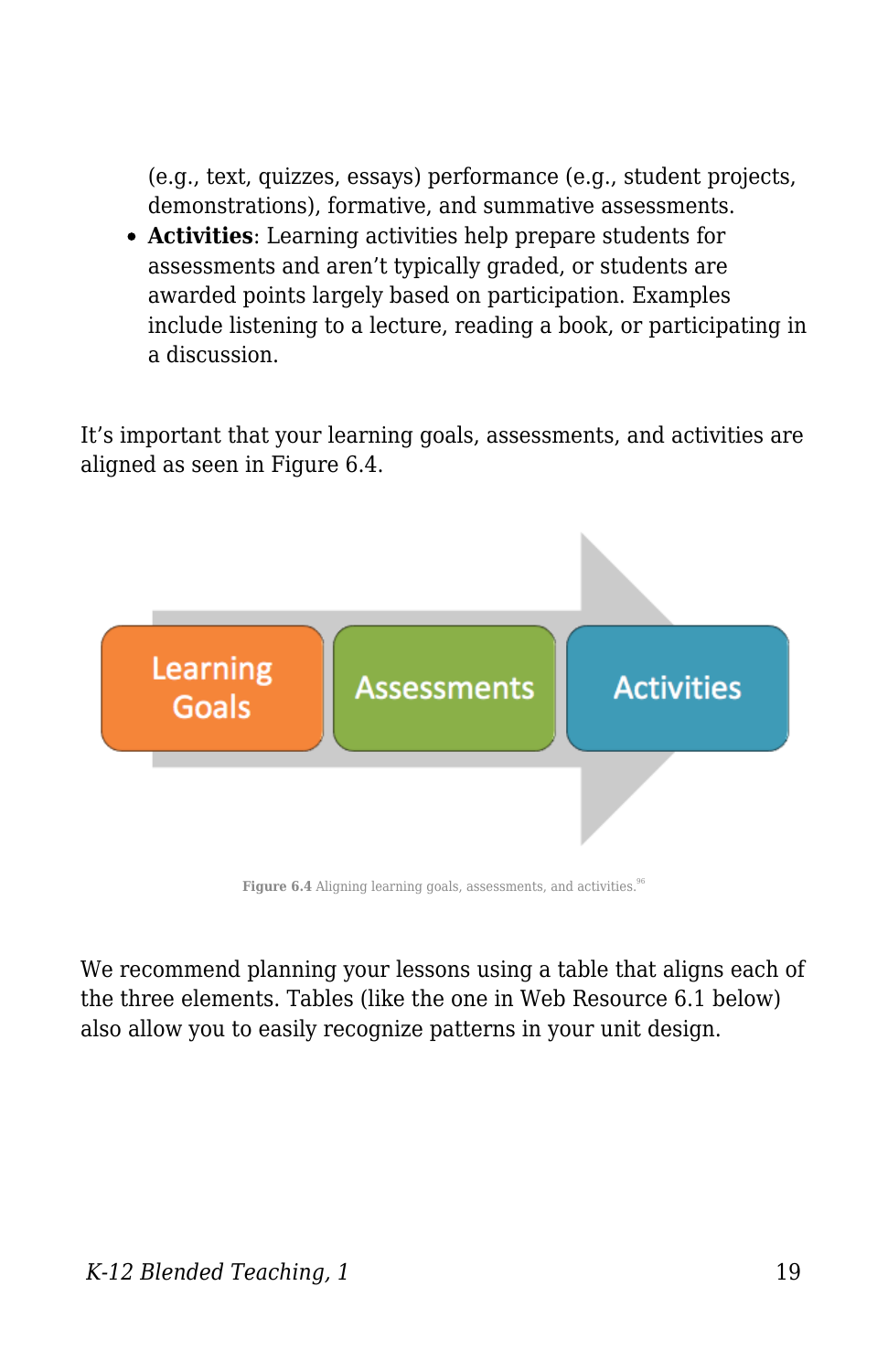#### **Alignment Table Web Resource 6.1 http://bit.ly/btb-v521**



**What to Look For:**

This Google Doc is an example of a sheet you may want to use to align the three elements of a unit—objectives, assessments, and activities.

It's also important to remember that throughout your reading of this book, you've been creating objects and reflections that you can use in your unit design. Take some time to review the following:

- From Ch.  $2 -$  Online Activities and Assignments
- From Ch. 3 Online Assessments and Data Trackers
- From Ch. 4 Personalization Plan and Activities and **Assessments**
- From Ch. 5 Online Discussion Prompt

Once you've developed an overall unit alignment, you can start planning the lesson sequence, or the ways that the learning activities will be organized for students. For instance, an online discussion could occur before, between, or after in-person activities. Discussions could also start in-person and then move online or vice versa. It's also good to remember that blended learning can be more flexible in the learning structure than traditional instructional units. The nature of blended learning gives students some flexibility in how and when they participate in learning activities. Teachers should also plan on using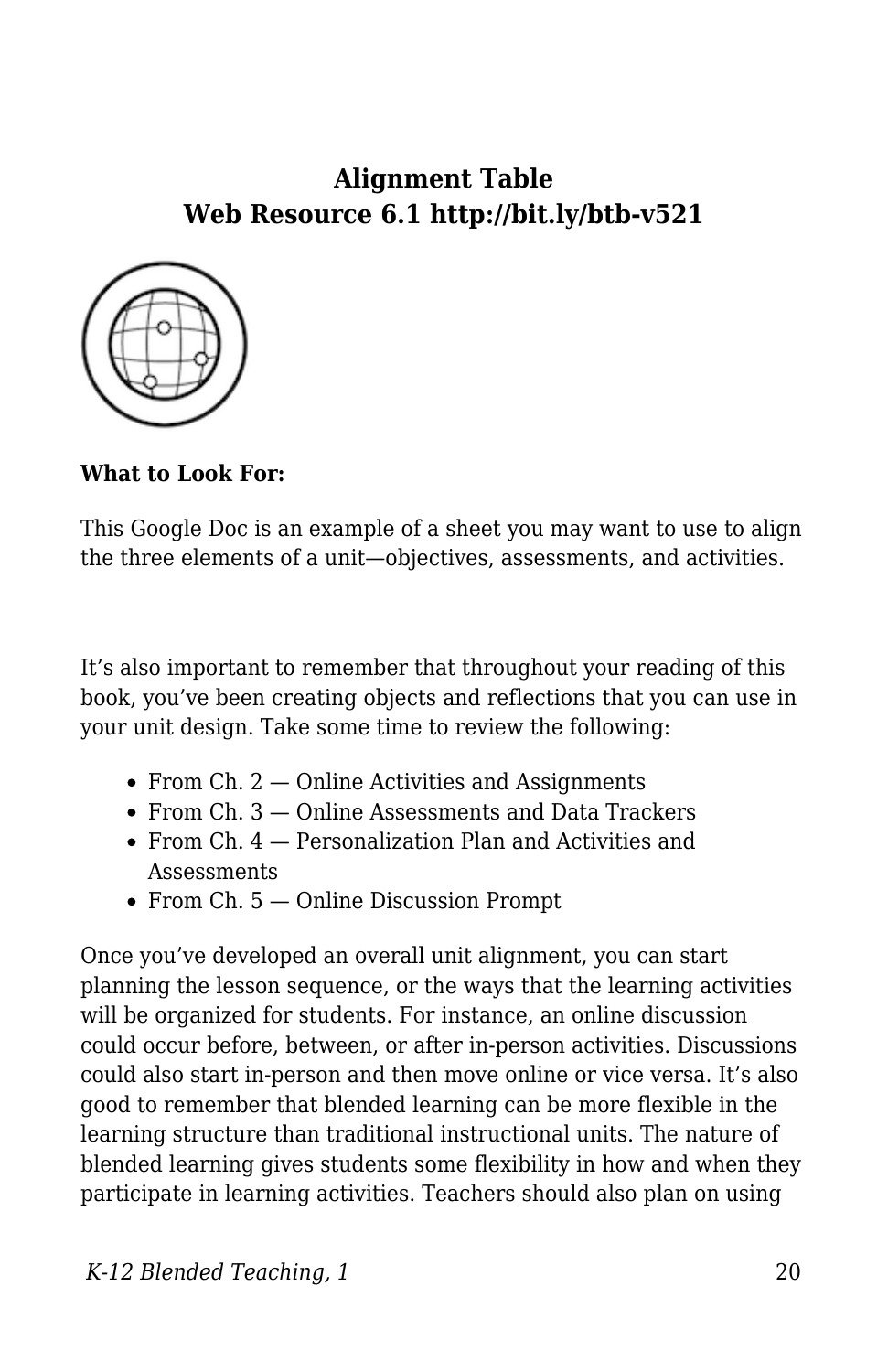data frequently to adjust learning sequence to meet student needs—both individually and collectively.

There is no "wrong" sequence and how you decide to order activities can depend largely on your goals for the blend (remember the 7Ps & 4Cs from Chapter 1) and the dimension you have chosen for personalization (see Chapter 4).

## **6.4 Creating the Rationale to Support Your Blended Lesson**

When you began planning your blended lesson, you should have chosen some reasons for blending. The reasons should have included improving student outcomes and may also have included increasing flexibility for students or decreasing costs of lesson materials. We hope you included at least one of the seven P's, or one of the 4 Cs identified in Chapter 1 in your rationale. Once you began developing your blend, however, these reasons may have changed. You might have originally decided to blend to allow students to have increased *participation* in class. However, once you chose your blended teaching model and standard, and began to develop assessments and activities using them, you might have shifted away from your focus on participation to a focus on allowing students to come to class *prepared*, so they can have more time for classroom-based activities. As experienced instructional designers, we understand that plans for designs often change or evolve during the development process.

Because the reasons for a design can change during development, it is important to revisit the goals you had for students when you began planning your blend. If the goals remained the same, you should check to make sure you are meeting those goals. If the goals have changed, you should check to make sure that your new goals are still student focused. It is okay to shift from focusing on allowing students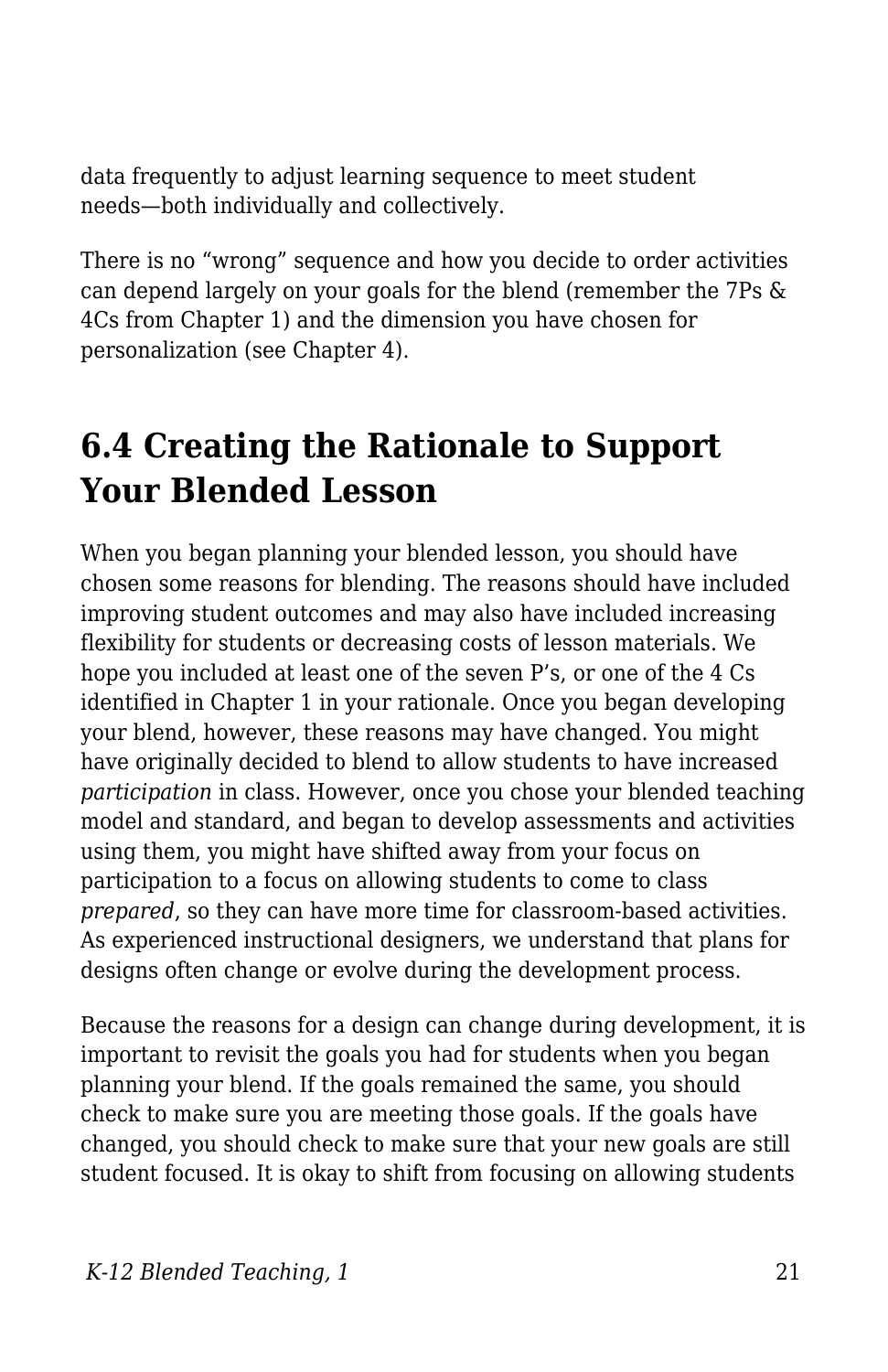to receive practice with feedback (one of the seven Ps) to a focus on collaboration (one of the four Cs). However, it is unproductive to shift from a goal that's focused on increasing student learning outcomes or engagement to a goal of increased convenience for you. Convenience is not one of the four Cs! Blending might make presenting and teaching content more convenient, but it should not be the reason that fuels your blend.

Once you understand the goals for your blended lesson, you should make sure that the way in which you have sequenced your lesson meets these goals. If an administrator, parent, or other teacher comes to you and asks you why you have chosen to blend your lesson, you should be able to readily explain how it is increasing opportunities for your students. Reviewing the seven Ps and four Cs from Chapter 1 and the PICRAT matrix from Chapter 2 will help you explain how your blended lesson attempts to increase student opportunities and engagement. You should be able to map each part of your blended lesson to one of your reasons for blending.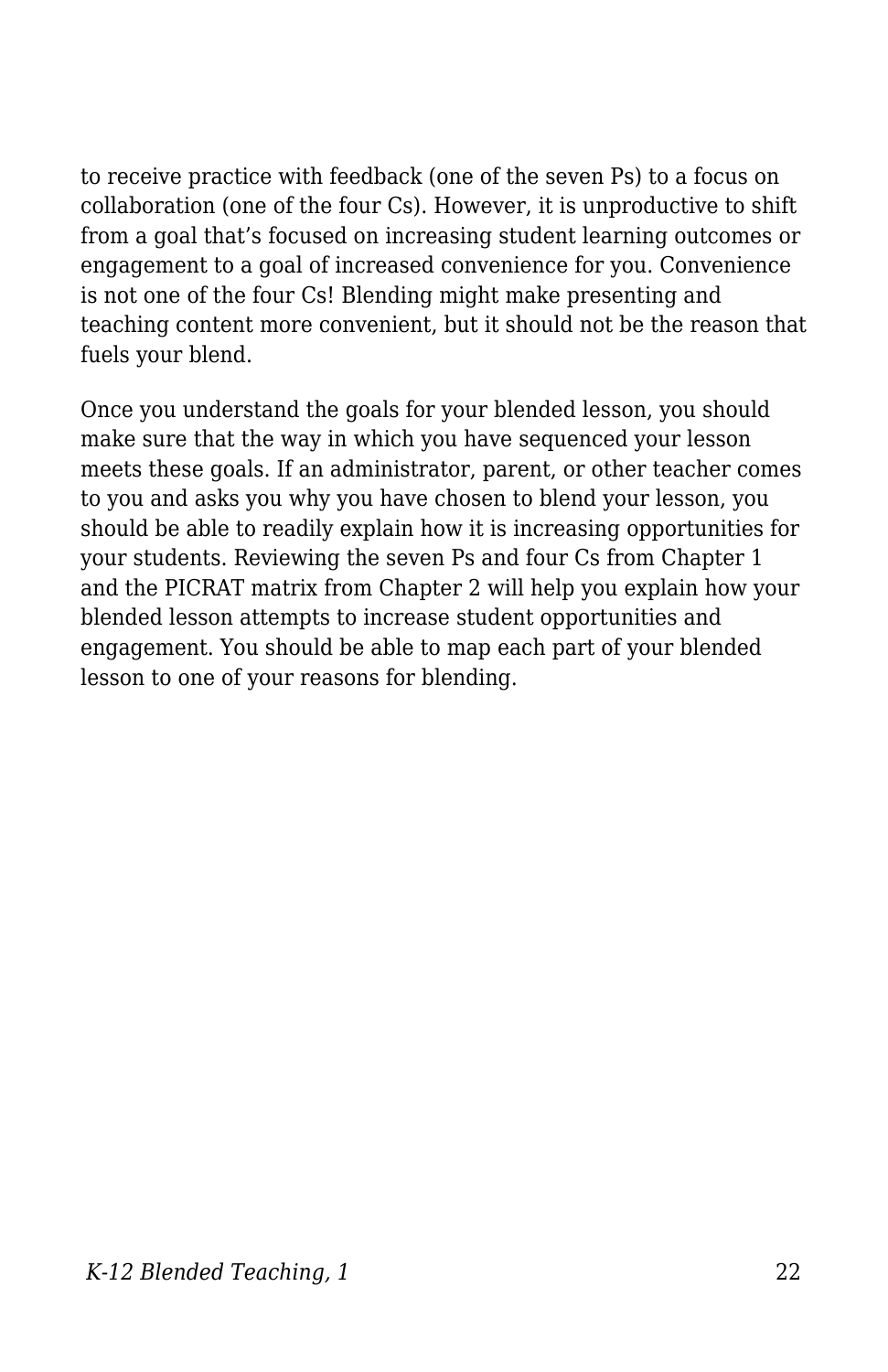### **Example Blended Lesson Sequence**

The following is an example of how your sequence of activities can be supported using your goals for blending and the PIC-RAT matrix. Bolded words refer to PIC-RAT, the seven P's, or four C's. This lesson rationale is for a third-grade math standard focused on estimating and measuring liquid volume. The lesson takes place over a one-week span of time using 45 to 60 minutes per day and relies on a lab rotation model.

Here is the sequence of activities:

| <b>Monday</b> | Pre-Assessment through the LMS, Begin the Volume Measurement and<br><b>Estimation Activity</b>                                                                                                      |  |
|---------------|-----------------------------------------------------------------------------------------------------------------------------------------------------------------------------------------------------|--|
| Tuesday       | Introduce discussion board in class and allow time to work on posts 1 and 2,<br>Students continue Volume Measurement and Estimation Activities                                                      |  |
| Wednesday     | 30 minutes for reading and responding to discussion board posts.<br>Introduce Bonus: Mystery Volume Question for early finishers.<br>Students continue Volume Measurement and Estimation Activities |  |
| Thursday      | Conclude discussion board in class and use it to transition to the day's lab,<br>1 hour for the Lab Assignment,<br>Early finishers continue Volume Activities                                       |  |
| Friday        | Final Assessment                                                                                                                                                                                    |  |

### **Example Blended Lesson Rationale**

Here is the teacher's rationale:

In addition to using my LMS to organize this unit, some of the learning activities also happen through the learning module. For example, the lessons for Monday and Tuesday both have videos that explain concepts essential to the objective. Because these videos are mostly passive (they do ask students to answer some questions, making them **a little interactive**), we have supported the videos with interactive games. These games help students better understand the essential concepts behind using graduated cylinders and liquid volume measurements.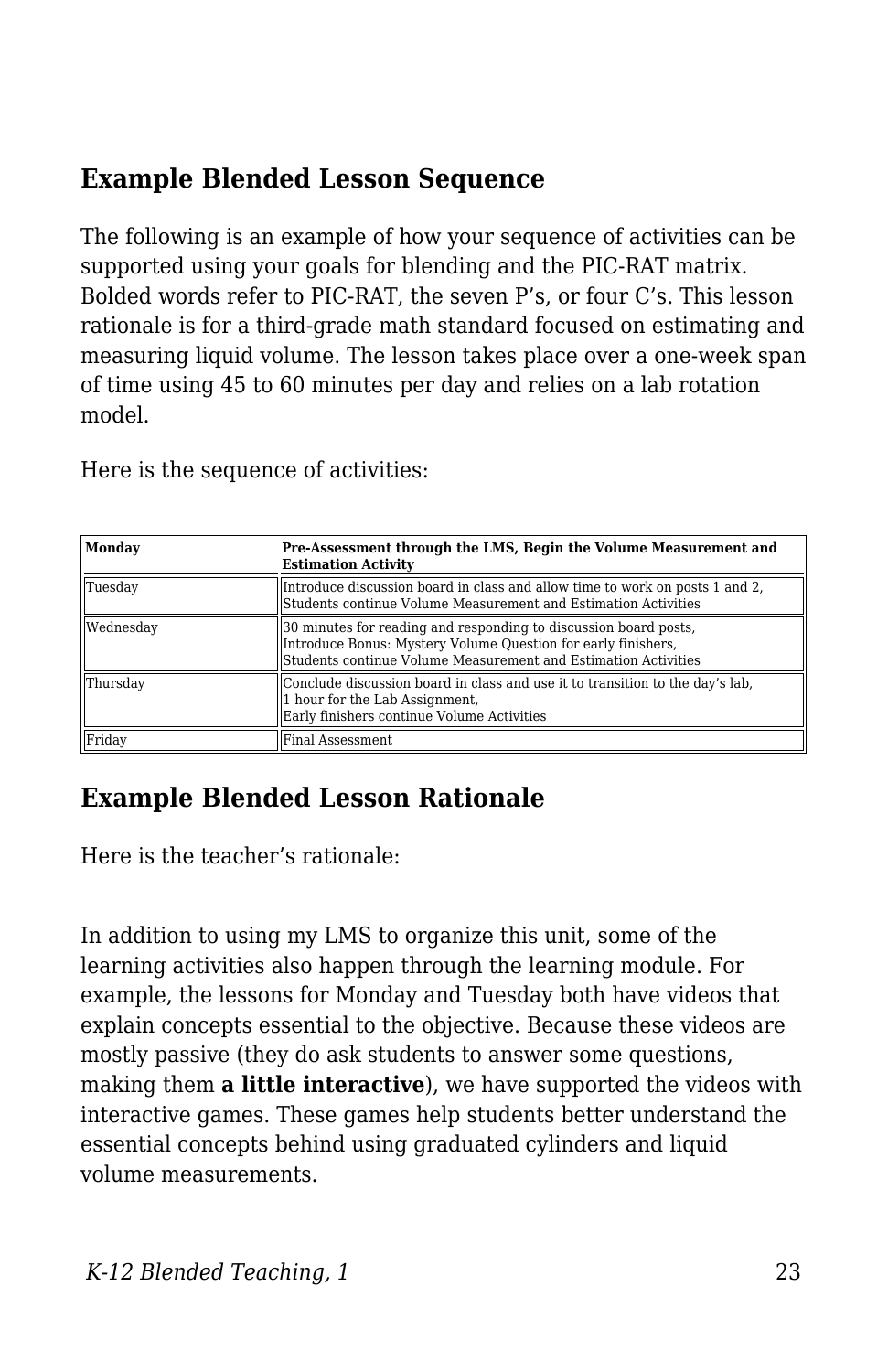I am also using a discussion board on Tuesday and Thursday to allow students to interact with each other's ideas. This increases students' **participation** in class discussions. We do not have enough time in class to allow everyone time to share, and some of the more introverted kids rarely share anyway. The discussion board gives everyone the opportunity to share their ideas and have people respond to them. This practice **amplifies** students' opportunities to share their ideas with others. The discussion is book-ended with inperson class time that introduces and concludes the discussion.

Lastly, the lab assignment is provided through the LMS so students can **collaborate**, and work at their own **pace** to understand the water displacement method. While students are working at their own paces, I rotate around the room to help those who need more instruction. This practice increases **personal interaction**, allowing me to provide each student with the help he or she needs. For students who finish their work more quickly than others, I have included a bonus problem to work on within the module. The bonus problem reinforces ideas from the lab and helps **personalize pace** by providing students with additional instructional activities.

## **6.5 Implementing Your Blend**

When working with teachers, we commonly challenge them to follow the adage, "Think big, start small, but most of all start." If implementing an entire blended unit is overwhelming, there are many ways to start small and then ramp up your blended teaching efforts. For instance, you could start by:

> 1. Introducing blended learning routines and procedures such as the station rotation model (see chapter 1). Then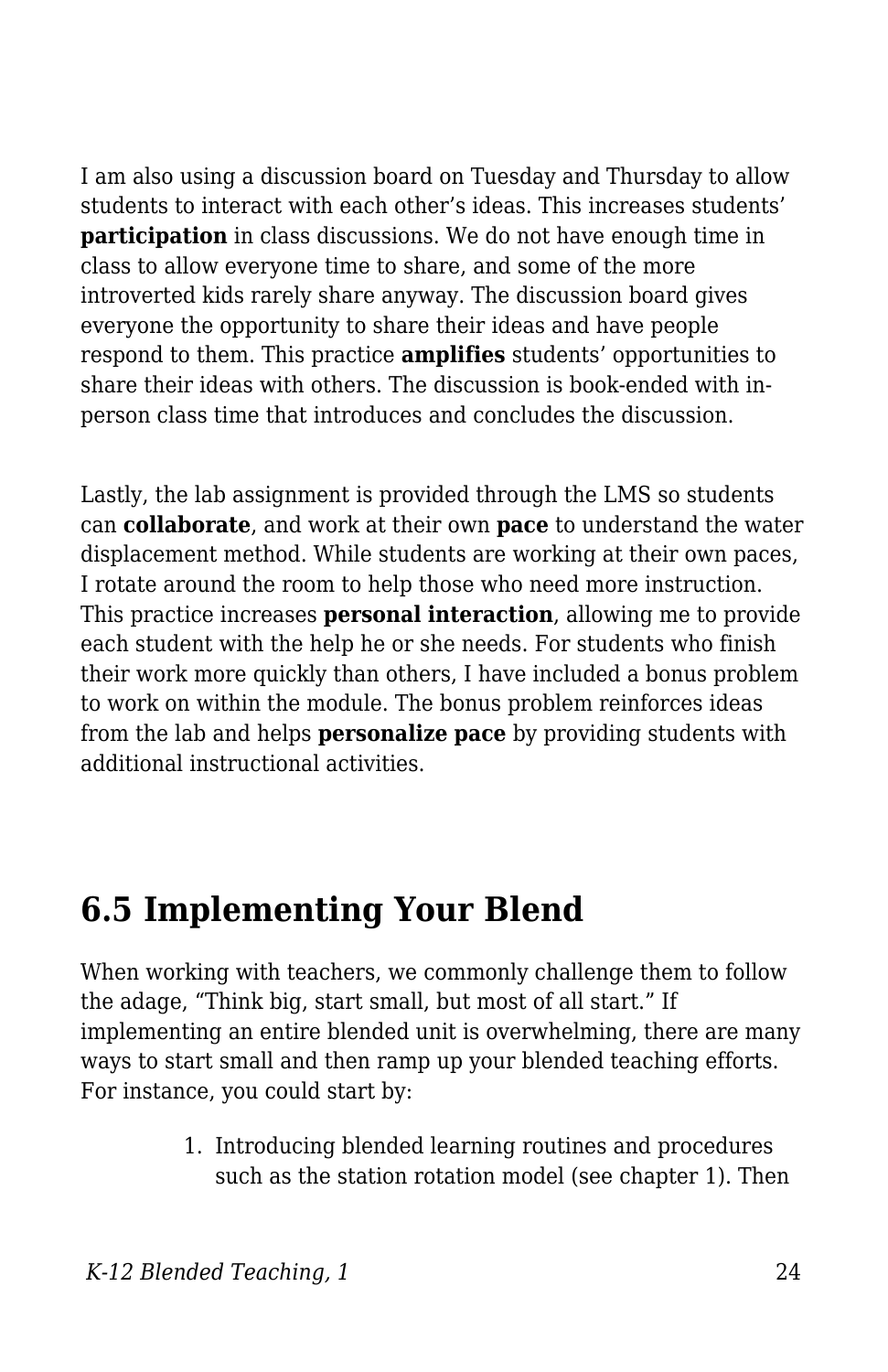you could…

- 2. Gather performance data and use it to direct another learning activity. Then you could…
- 3. Blend a student discussion. Then you could…
- 4. Create learning profiles for personalized learning goals.

Small implementation goals will help you become familiar with the concepts shared in this book and increase your confidence to take on an entire blended unit.

As you implement blended activities, it's important that you take note of wins (teacher wins, individual student wins, and class or group wins) and opportunities for improvement. After each day and unit, take the time to reflect on the following questions:

- Which activities worked? Which didn't?
- What assessments helped? How did you use data?
- Do you need to increase or decrease the level of student agency (personalization)?
- Did the online interaction go as planned? Were the prompts divergent and rubrics helpful?

By reflecting on your practice using learning data, observations, and student evaluation comments, you will be able to revise for the next iteration of the blended lesson. This is an iterative process. It's not realistic that you will master blended teaching the first time you try it. At times we hear teachers say something similar to, "I tried blended teaching once, and it doesn't work." That's similar to a teacher saying, "I tried face-to-face teaching, and it doesn't work." It's likely that lessons will not go as well as you hoped the first time, but that doesn't mean that the format itself doesn't "work." In fact, when teachers and students try something significantly different, it's common for their performance to drop temporarily before they master the new ways of teaching/learning; however, performance then recovers and even surpasses the previous performance. This phenomenon is called the "J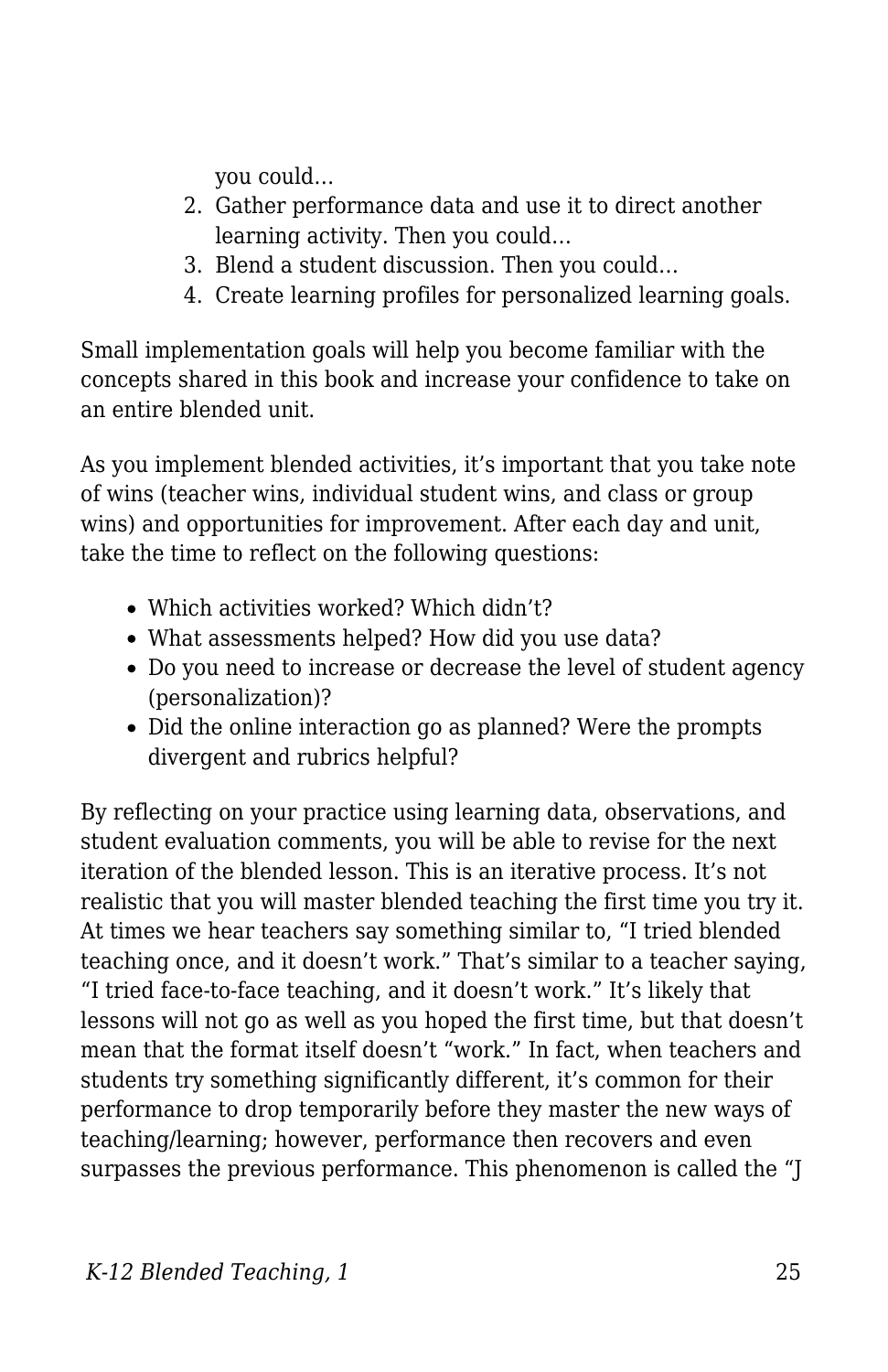curve" as shown in Figure 6.5.

## The J Curve of Blended Teaching



**Figure 6.5** The J-Curve of blended teaching $97$ 



Experienced teachers are comfortable with their current teaching methods. Changing to a new approach is not only going to require substantial effort, but it is also likely to result in an initial reduction in results and satisfaction—that's the initial part of the "J." Only after time, effort, and support does the teacher move through the initial downward part of the curve, and reach the upward portion, which results in improved student outcomes and, often, increased satisfaction among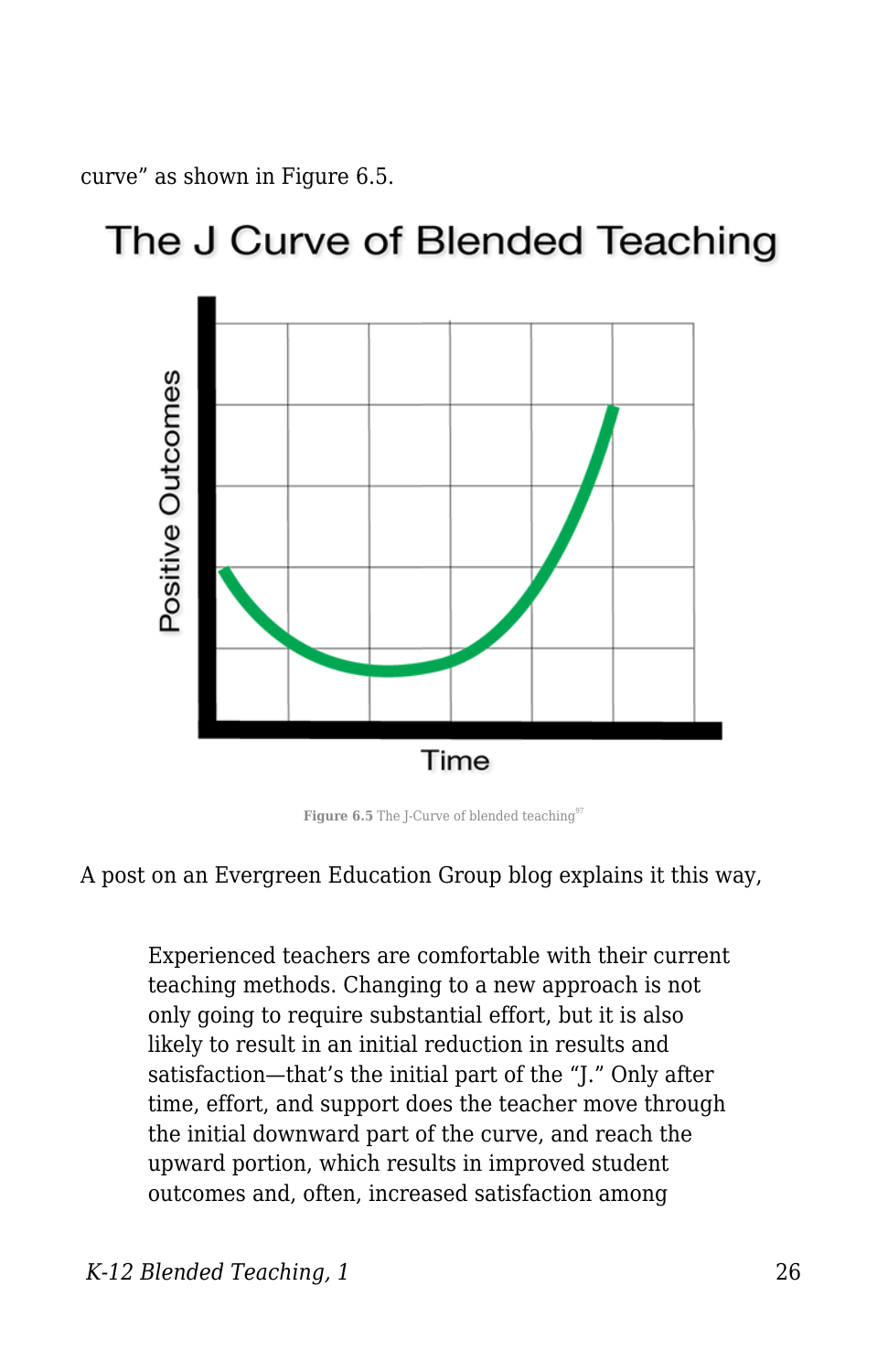teachers.<sup>98</sup>

Implementing blended teaching practices for the first time will be challenging. We hope that the resources and strategies in this book will help you along your journey. We are confident that you and your students will be successful if you are thoughtful, intentional, and persistent.

## **Check your Understanding**



Check your understanding of the concepts in the chapter by taking this chapter quiz.[\(http://bit.ly/K12-BTQuiz\)](http://bit.ly/K12-BTQuiz)

#### **Go for the Badge**



Go for the Badge! Complete Chapter 6 of the Blended Teaching Roadmap. [\(http://bit.ly/MyBTRoadMapCh6](http://bit.ly/MyBTRoadMapCh6)) (See two examples of a completed Roadmap in Appendix C.)